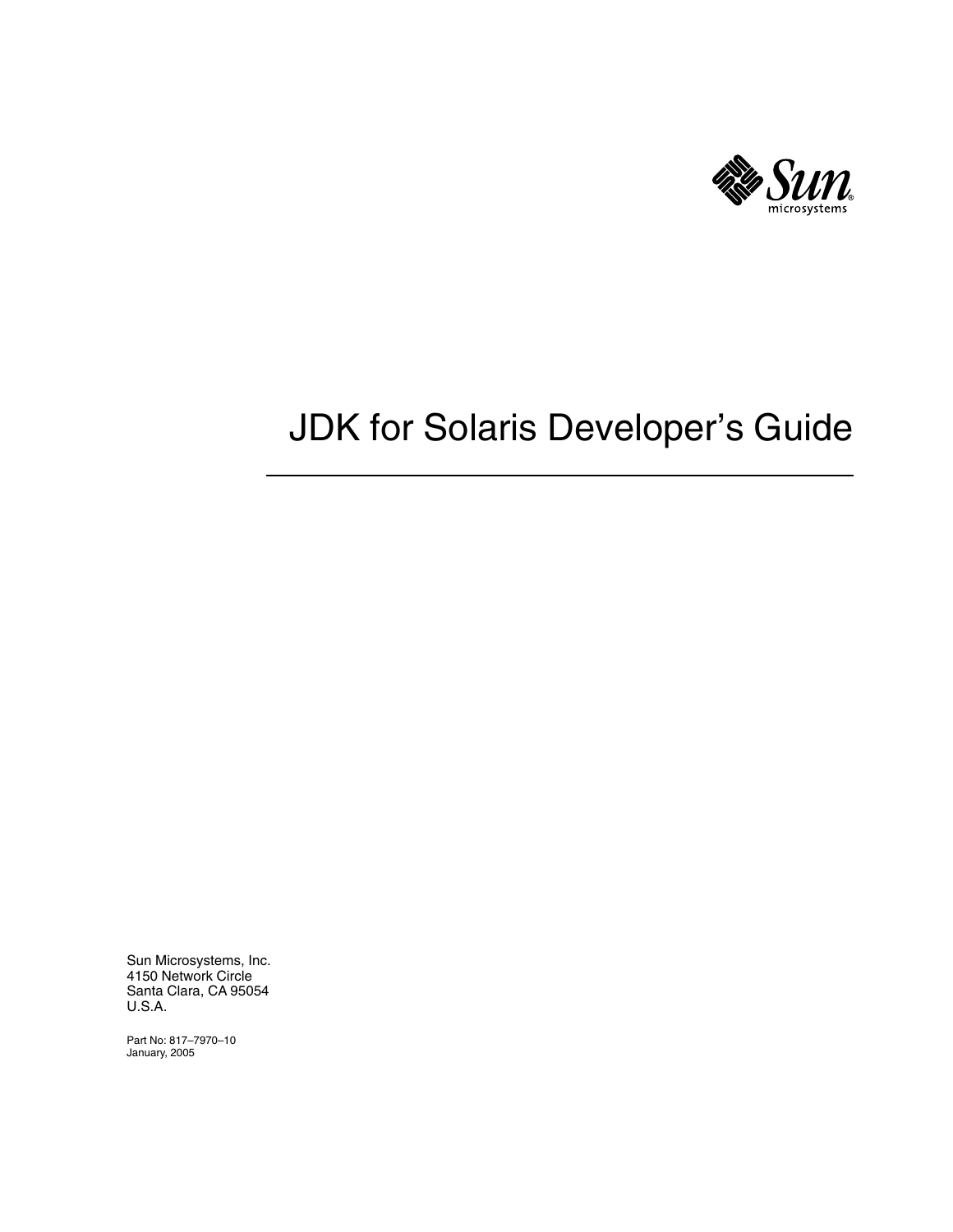Copyright 2005 Sun Microsystems, Inc. 4150 Network Circle, Santa Clara, CA 95054 U.S.A. All rights reserved.

This product or document is protected by copyright and distributed under licenses restricting its use, copying, distribution, and decompilation. No part of this product or document may be reproduced in any form by any means without prior written authorization of Sun and its licensors, if any.<br>Third-party software, including font technology, is copyrighted and licensed

Parts of the product may be derived from Berkeley BSD systems, licensed from the University of California. UNIX is a registered trademark in the U.S. and other countries, exclusively licensed through X/Open Company, Ltd.

Sun, Sun Microsystems, the Sun logo, docs.sun.com, AnswerBook, AnswerBook2, and Solaris are trademarks, registered trademarks, or service marks<br>of Sun Microsystems, Inc. in the U.S. and other countries. All SPARC trademark Microsystems, Inc.

The OPEN LOOK and Sun™ Graphical User Interface was developed by Sun Microsystems, Inc. for its users and licensees. Sun acknowledges the pioneering efforts of Xerox in researching and developing the concept of visual or graphical user interfaces for the computer industry. Sun holds a<br>non-exclusive license from Xerox to the Xerox Graphical User Interface, wh and otherwise comply with Sun's written license agreements.

Federal Acquisitions: Commercial Software–Government Users Subject to Standard License Terms and Conditions.

DOCUMENTATION IS PROVIDED "AS IS" AND ALL EXPRESS OR IMPLIED CONDITIONS, REPRESENTATIONS AND WARRANTIES,<br>INCLUDING ANY IMPLIED WARRANTY OF MERCHANTABILITY, FITNESS FOR A PARTICULAR PURPOSE OR NON-INFRINGEMENT, ARE<br>DISCLAIM

Copyright 2005 Sun Microsystems, Inc. 4150 Network Circle, Santa Clara, CA 95054 U.S.A. Tous droits réservés.

Ce produit ou document est protégé par un copyright et distribué avec des licences qui en restreignent l'utilisation, la copie, la distribution, et la décompilation. Aucune partie de ce produit ou document ne peut être reproduite sous aucune forme, par quelque moyen que ce soit, sans<br>l'autorisation préalable et écrite de Sun et de ses bailleurs de licence, s'il y en a. L aux polices de caractères, est protégé par un copyright et licencié par des fournisseurs de Sun.

Des parties de ce produit pourront être dérivées du système Berkeley BSD licenciés par l'Université de Californie. UNIX est une marque déposée aux Etats-Unis et dans d'autres pays et licenciée exclusivement par X/Open Company, Ltd.

Sun, Sun Microsystems, le logo Sun, docs.sun.com, AnswerBook, AnswerBook2, et Solaris sont des marques de fabrique ou des marques déposées, ou<br>marques de service, de Sun Microsystems, Inc. aux Etats-Unis et dans d'autres p

L'interface d'utilisation graphique OPEN LOOK et Sun™ a été développée par Sun Microsystems, Inc. pour ses utilisateurs et licenciés. Sun reconnaît les efforts de pionniers de Xerox pour la recherche et le développement du concept des interfaces d'utilisation visuelle ou graphique pour l'industrie de l'informatique. Sun détient une licence non exclusive de Xerox sur l'interface d'utilisation graphique Xerox, cette licence couvrant également les<br>licenciés de Sun qui mettent en place l'interface d'utilisation graphiqu

CETTE PUBLICATION EST FOURNIE "EN L'ETAT" ET AUCUNE GARANTIE, EXPRESSE OU IMPLICITE, N'EST ACCORDEE, Y COMPRIS DES GARANTIES CONCERNANT LA VALEUR MARCHANDE, L'APTITUDE DE LA PUBLICATION A REPONDRE A UNE UTILISATION PARTICULIERE, OU LE FAIT QU'ELLE NE SOIT PAS CONTREFAISANTE DE PRODUIT DE TIERS. CE DENI DE GARANTIE NE S'APPLIQUERAIT PAS, DANS LA MESURE OU IL SERAIT TENU JURIDIQUEMENT NUL ET NON AVENU.





040809@9495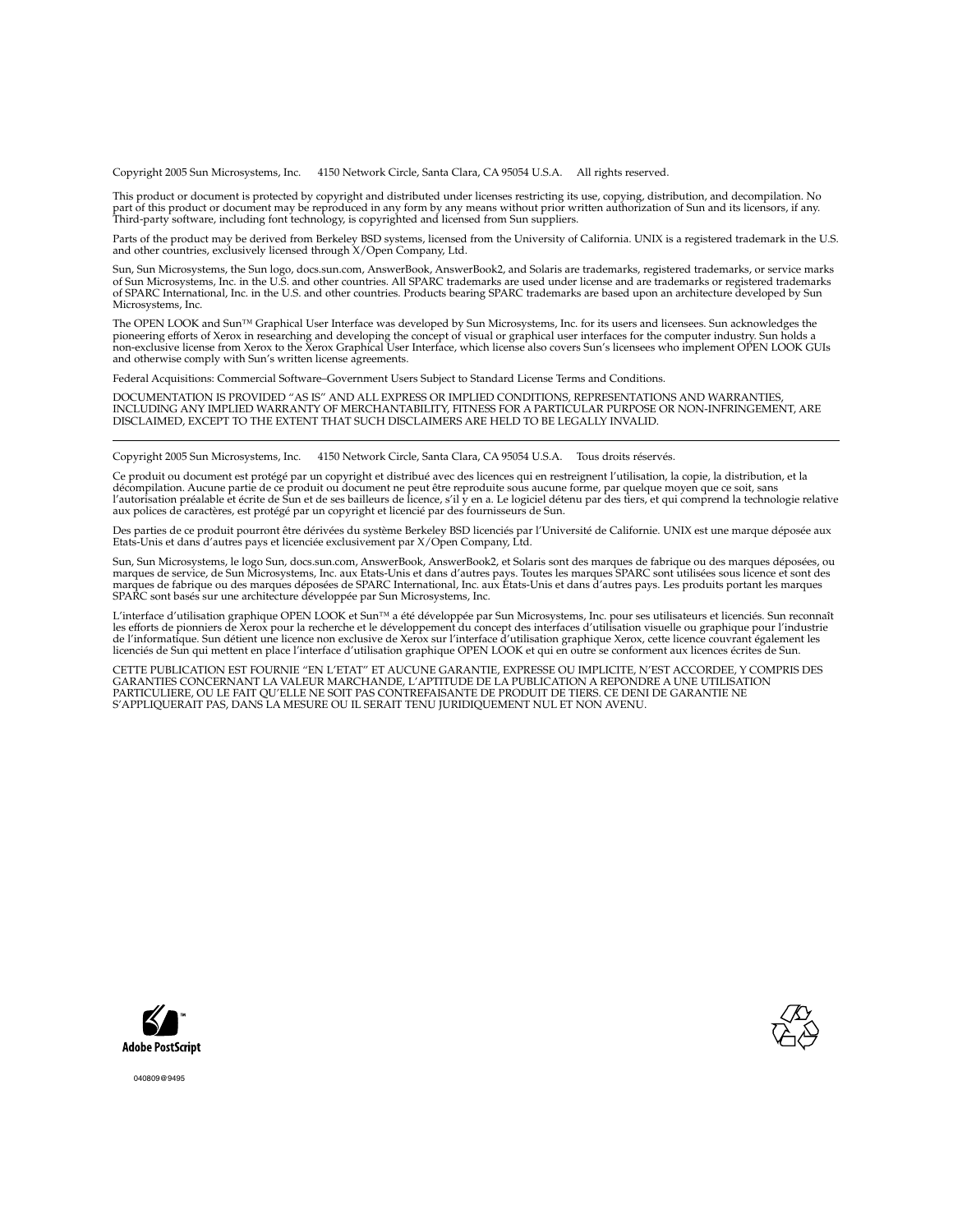## **Contents**

#### **[Preface 7](#page-6-0)**

| New Features and Enhancements<br>11                     |
|---------------------------------------------------------|
| Performance Enhancements<br>13                          |
| Java Language Features<br>13                            |
| Generics 13                                             |
| Enhanced for Loop<br>13                                 |
| Autoboxing/Unboxing<br>13                               |
| Typesafe Enums 14                                       |
| Varargs<br>14                                           |
| Static Import 14                                        |
| Metadata (Annotations)<br>14                            |
| Virtual Machine<br>14                                   |
| Class Data Sharing<br>14                                |
| Garbage Collector Ergonomics<br>15                      |
| Server-Class Machine Detection<br>15                    |
| <b>Thread Priority Changes</b><br>15                    |
| Fatal Error Handling<br>15                              |
| <b>High-Precision Timing Support</b><br>15              |
| Core Libraries<br>16                                    |
| Lang and Util Packages<br>16                            |
| Networking 16                                           |
| 16<br>Security                                          |
| Internationalization<br>16                              |
| <b>Improved Support for Environment Variables</b><br>17 |
| ProcessBuilder<br>17                                    |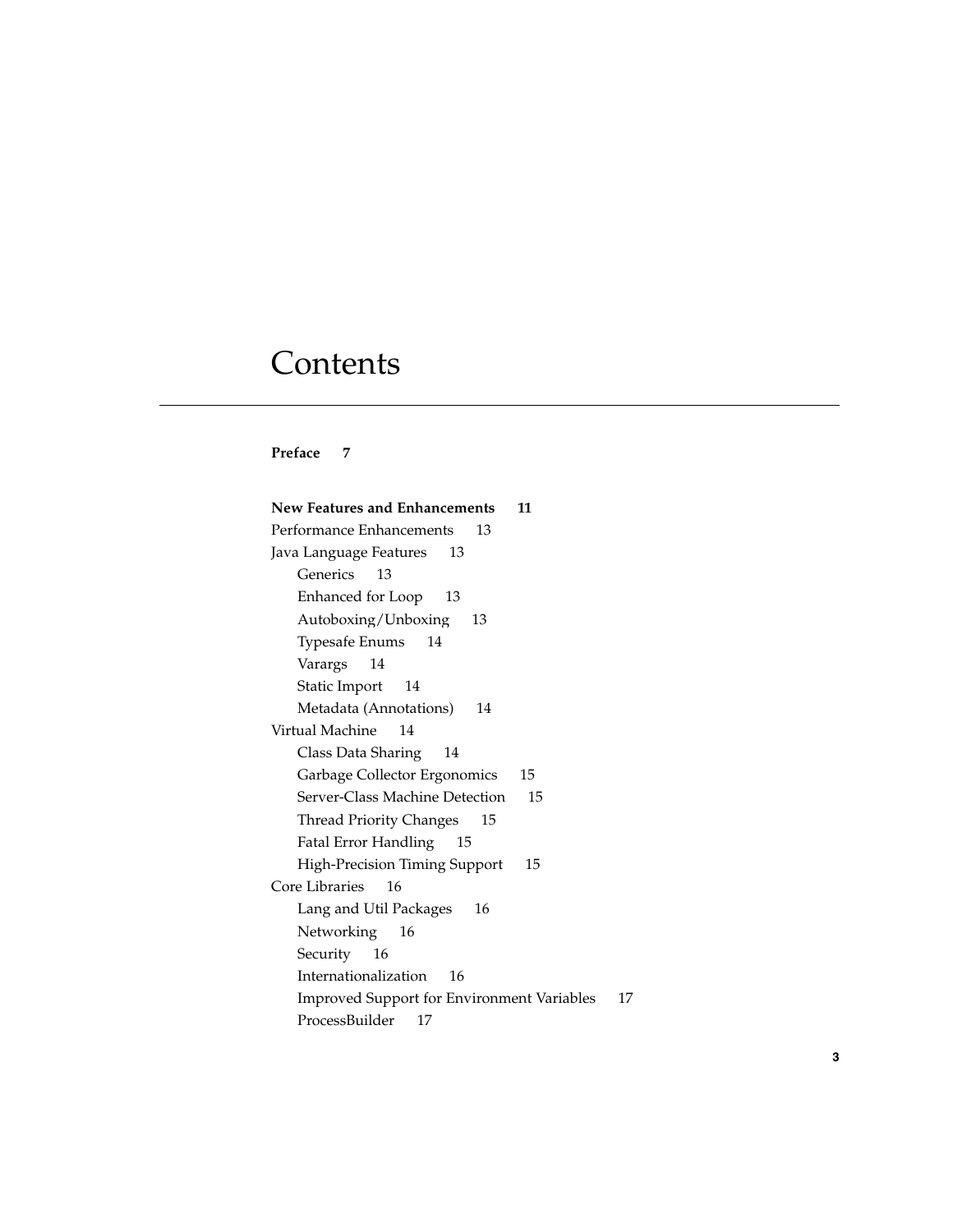[Formatter 17](#page-16-0) [Scanner 17](#page-16-0) [Reflection 18](#page-17-0) [JavaBeans Component Architecture 18](#page-17-0) [Collections Framework 18](#page-17-0) [Java API for XML Processing \(JAXP\) 18](#page-17-0) [Bit Manipulation Operations 19](#page-18-0) [Math 19](#page-18-0) [Instrumentation 19](#page-18-0) [Serialization 19](#page-18-0) [Concurrency Utilities 20](#page-19-0) [Threads 20](#page-19-0) [Monitoring and Management 20](#page-19-0) [Integration Libraries 21](#page-20-0) [Remote Method Invocation \(RMI\) 21](#page-20-0) [Java Database Connectivity \(JDBC\) 22](#page-21-0) [CORBA, Java IDL and RMI-IIOP 22](#page-21-0) [Java Naming and Directory Interface \(JNDI\) 22](#page-21-0) [User Interface 23](#page-22-0) [Internationalization 23](#page-22-0) [Java Sound Technology 23](#page-22-0) [Java 2D Technology 24](#page-23-0) [Image I/O 24](#page-23-0) [AWT 24](#page-23-0) [Swing 25](#page-24-0) [Deployment 25](#page-24-0) [General Deployment 25](#page-24-0) [Java Web Start Deployment 25](#page-24-0) [Tools and Tool Architecture 26](#page-25-0) [Java Virtual Machine Tool Interface \(JVMTI\) 26](#page-25-0) [Java Platform Debugger Architecture \(JPDA\) 26](#page-25-0) [Java Compiler \(javac\) 27](#page-26-0) [Javadoc Tool 27](#page-26-0) [Annotation Processing Tool \(](#page-26-0)apt) 27 [OS 27](#page-26-0) [Supported System Configurations 27](#page-26-0) [64-Bit AMD Opteron Processors 28](#page-27-0)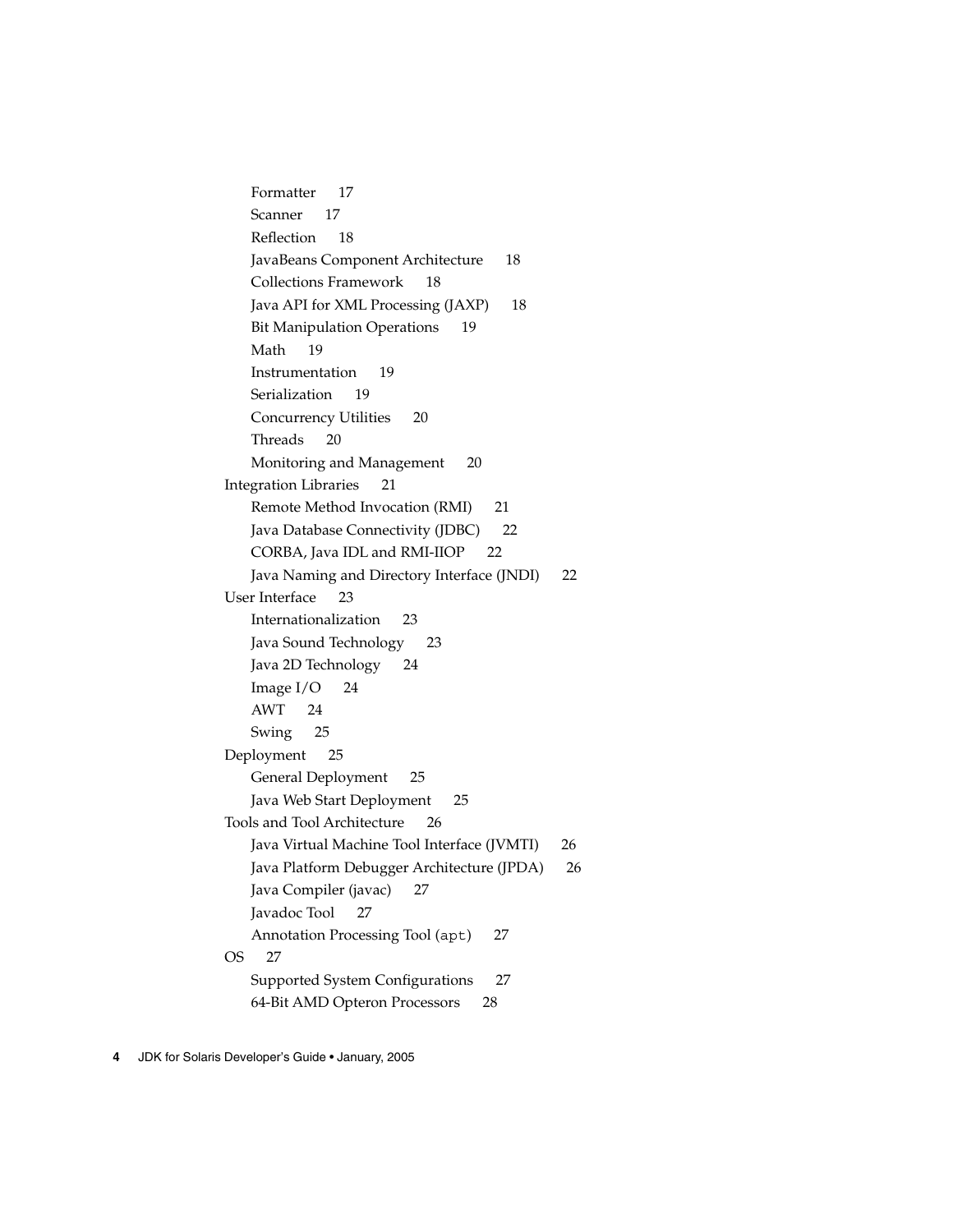#### **[Compatibility with Previous Releases 29](#page-28-0)**

[Binary Compatibility 30](#page-29-0)

[Source Compatibility 30](#page-29-0)

[Incompatibilities in the Java 2 Platform Standard Edition 5 \(since 1.4.2\) 31](#page-30-0)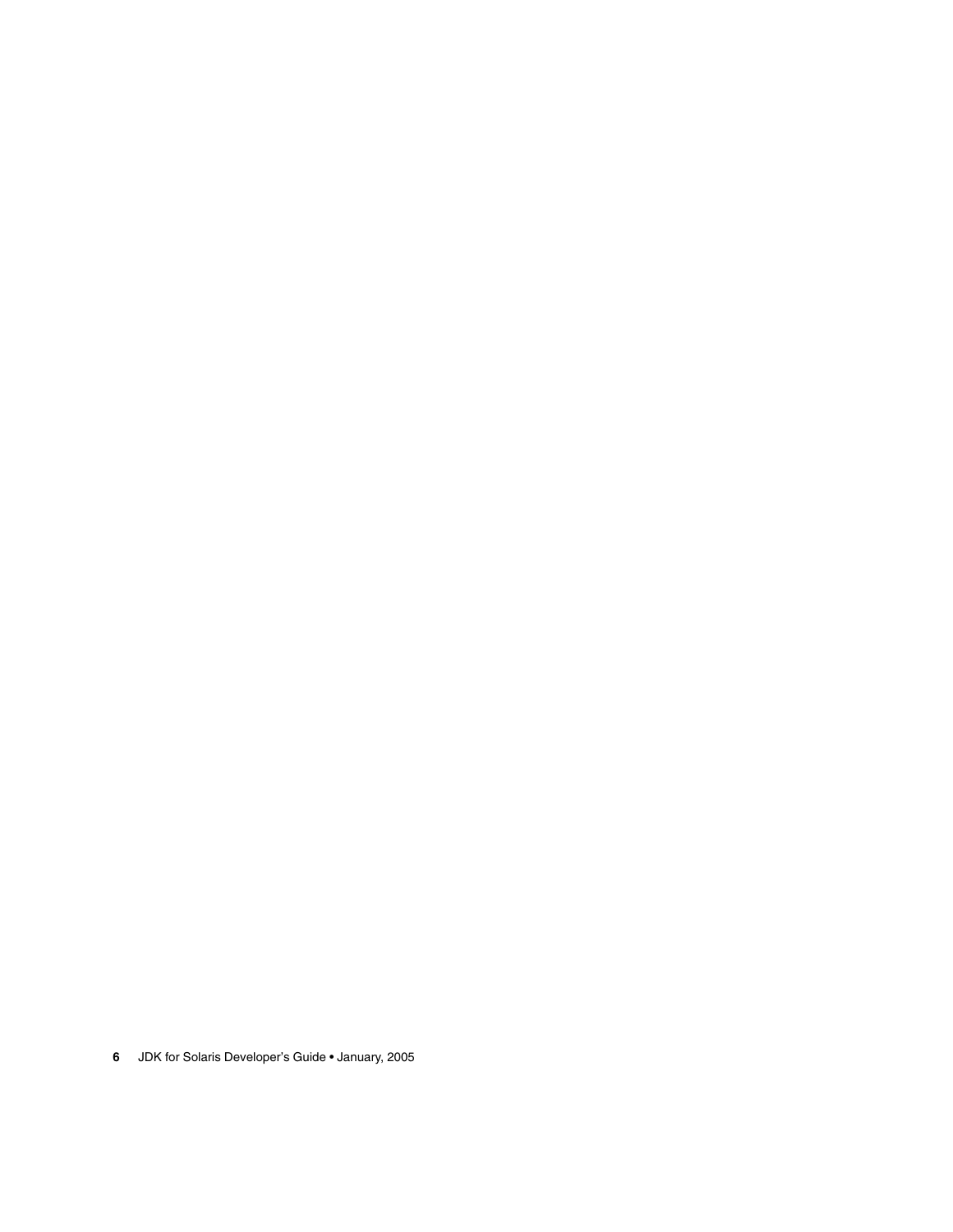### <span id="page-6-0"></span>Preface

This manual is an introduction to and overview of the new features and enhancements in the Java™ 2 Platform Standard Edition 5, for the Solaris™ Operating System.

### Who Should Use This Book

This document is intended for application developers who use the Java 2 Platform Standard Edition 5, on the Solaris Operating System. The Java software is optimized to deliver superior performance to server-side and client-side Java technology applications in an enterprise environment.

This document is a subset of the J2SE™ 5 documentation available at [http://java.sun.com/j2se/1.5.0/docs/index.html.](http://java.sun.com/j2se/1.5.0/docs/index.html) Upon final release of this product, consider that online documentation to be the definitive description of the Java 2 Platform Standard Edition 5 product.

### How This Book Is Organized

[Chapter 1](#page-10-0) lists the features and enhancements of the product.

[Chapter 2](#page-28-0) discusses compatibility issues.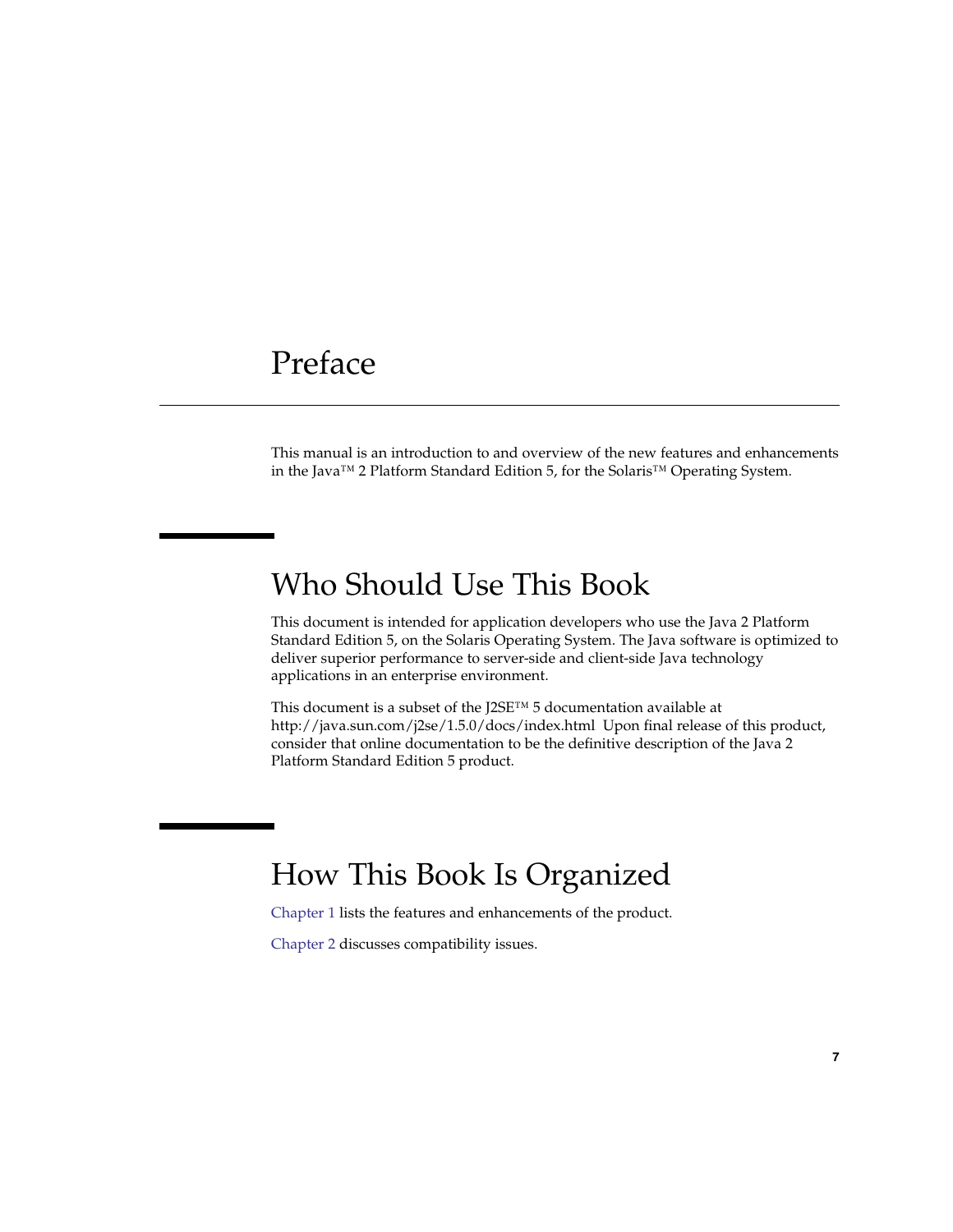## Related Documentation

The following documents also contain information related to this release:

- *J2SE 5 Release Notes* located online at [http://java.sun.com/j2se/1.5.0/relnotes.html.](http://java.sun.com/j2se/1.5.0/relnotes.html)
- *J2SE 5 Documentation* located online at [http://java.sun.com/j2se/1.5.0/docs/index.html.](http://java.sun.com/j2se/1.5.0/docs/index.html)
- *Java 2 Platform, Standard Edition, v5 API Specification* located online at [http://java.sun.com/j2se/1.5.0/docs/api/index.html.](http://java.sun.com/j2se/1.5.0/docs/api/index.html)

### Accessing Sun Documentation Online

The docs.sun.com<sup>SM</sup> Web site enables you to access Sun technical documentation online. You can browse the docs.sun.com archive or search for a specific book title or subject. The URL is <http://docs.sun.com>.

## Typographic Conventions

The following table describes the typographic changes used in this book.

|  | TABLE P-1 Typographic Conventions |  |  |
|--|-----------------------------------|--|--|
|--|-----------------------------------|--|--|

| <b>Typeface or Symbol</b> | Meaning                                                                     | <b>Example</b>                                |
|---------------------------|-----------------------------------------------------------------------------|-----------------------------------------------|
| AaBbCc123                 | The names of commands, files, and<br>directories; on-screen computer output | Edit your . login file.                       |
|                           |                                                                             |                                               |
|                           |                                                                             | machine name% you have<br>mail.               |
| AaBbCc123                 | What you type, contrasted with                                              | machine name% su                              |
| on-screen computer output |                                                                             | Password:                                     |
| AaBbCc123                 | Command-line placeholder: replace with<br>a real name or value              | To delete a file, type <b>rm</b><br>filename. |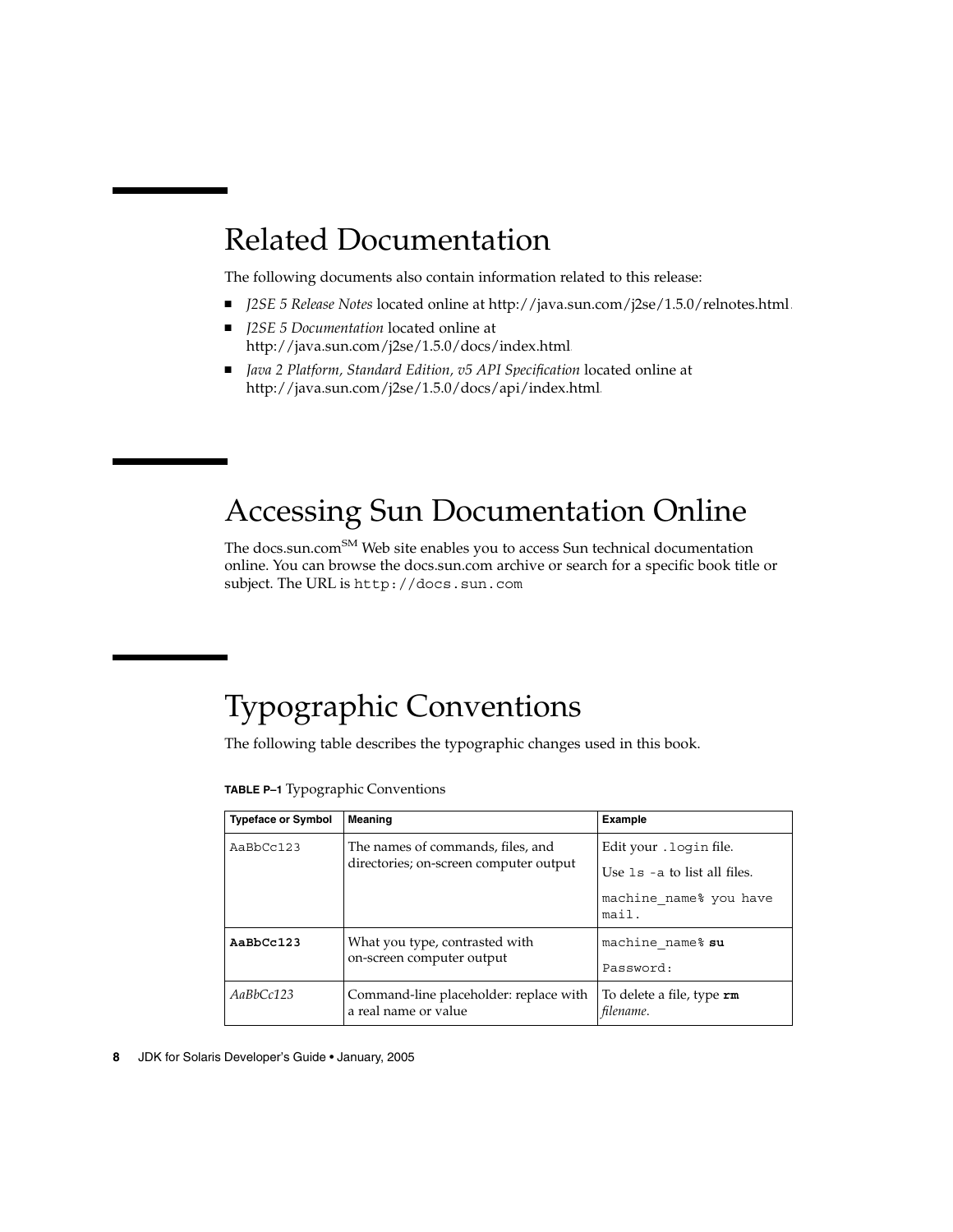| TABLE P-1 Typographic Conventions | (Continued) |
|-----------------------------------|-------------|
|-----------------------------------|-------------|

| <b>Typeface or Symbol</b> | Meaning                              | <b>Example</b>                         |
|---------------------------|--------------------------------------|----------------------------------------|
| AaBbCc123                 | Book titles, new words, or terms, or | Read Chapter 6 in User's Guide.        |
|                           | words to be emphasized.              | These are called <i>class</i> options. |
|                           |                                      | You must be <i>root</i> to do this.    |

## Shell Prompts in Command Examples

The following table shows the default system prompt and superuser prompt for the C shell, Bourne shell, and Korn shell.

#### **TABLE P–2** Shell Prompts

| <b>Shell</b>                                     | Prompt        |
|--------------------------------------------------|---------------|
| C shell prompt                                   | machine name% |
| C shell superuser prompt                         | machine name# |
| Bourne shell and Korn shell prompt               | Ş             |
| Bourne shell and Korn shell superuser prompt   # |               |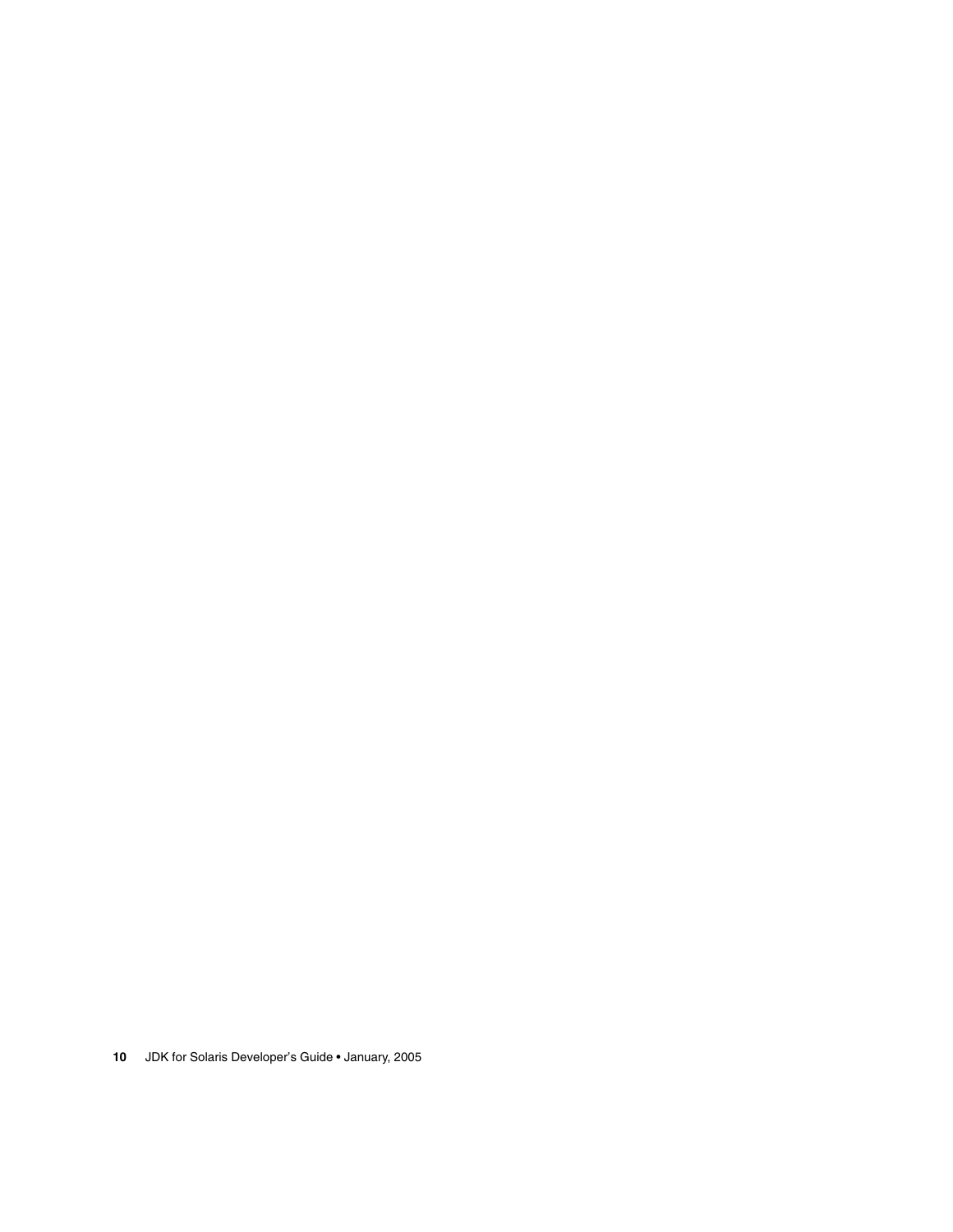### <span id="page-10-0"></span>New Features and Enhancements

Version 1.5.0 of the Java Platform Standard Edition 5 is a major feature release. The features listed below are introduced in 1.5.0 since the previous major release (1.4.0).

For highlights of the new features, also see [J2SE 1.5 in a Nutshell](http://java.sun.com/developer/technicalArticles/releases/j2se15/) (at http://java.sun.com/developer/technicalArticles/releases/j2se15/). For issues, see [the JDK 5.0 release notes \(at http://java.sun.com/j2se/1.5.0/relnotes.html\).](http://java.sun.com/j2se/1.5.0/relnotes.html)

- ["Performance Enhancements"](#page-12-0) on page 13
- ["Java Language Features"](#page-12-0) on page 13
	- ["Generics"](#page-12-0) on page 13
	- ["Enhanced for Loop"](#page-12-0) on page 13
	- ["Autoboxing/Unboxing"](#page-12-0) on page 13
	- ["Typesafe Enums"](#page-13-0) on page 14
	- "Varargs" [on page 14](#page-13-0)
	- ["Static Import"](#page-13-0) on page 14
	- *"*Metadata (Annotations)" on page 14
- ["Virtual Machine"](#page-13-0) on page 14
	- *["Class Data Sharing"](#page-13-0)* on page 14
	- ["Garbage Collector Ergonomics"](#page-14-0) on page 15
	- ["Server-Class Machine Detection"](#page-14-0) on page 15
	- ["Thread Priority Changes"](#page-14-0) on page 15
	- ["Fatal Error Handling"](#page-14-0) on page 15
	- ["High-Precision Timing Support"](#page-14-0) on page 15
- ["Core Libraries"](#page-15-0) on page 16
	- ["Lang and Util Packages"](#page-15-0) on page 16
	- ["Networking"](#page-15-0) on page 16
	- "Security" [on page 16](#page-15-0)
	- ["Internationalization"](#page-15-0) on page 16
	- ["Improved Support for Environment Variables"](#page-16-0) on page 17
	- ["ProcessBuilder"](#page-16-0) on page 17
	- ["Formatter"](#page-16-0) on page 17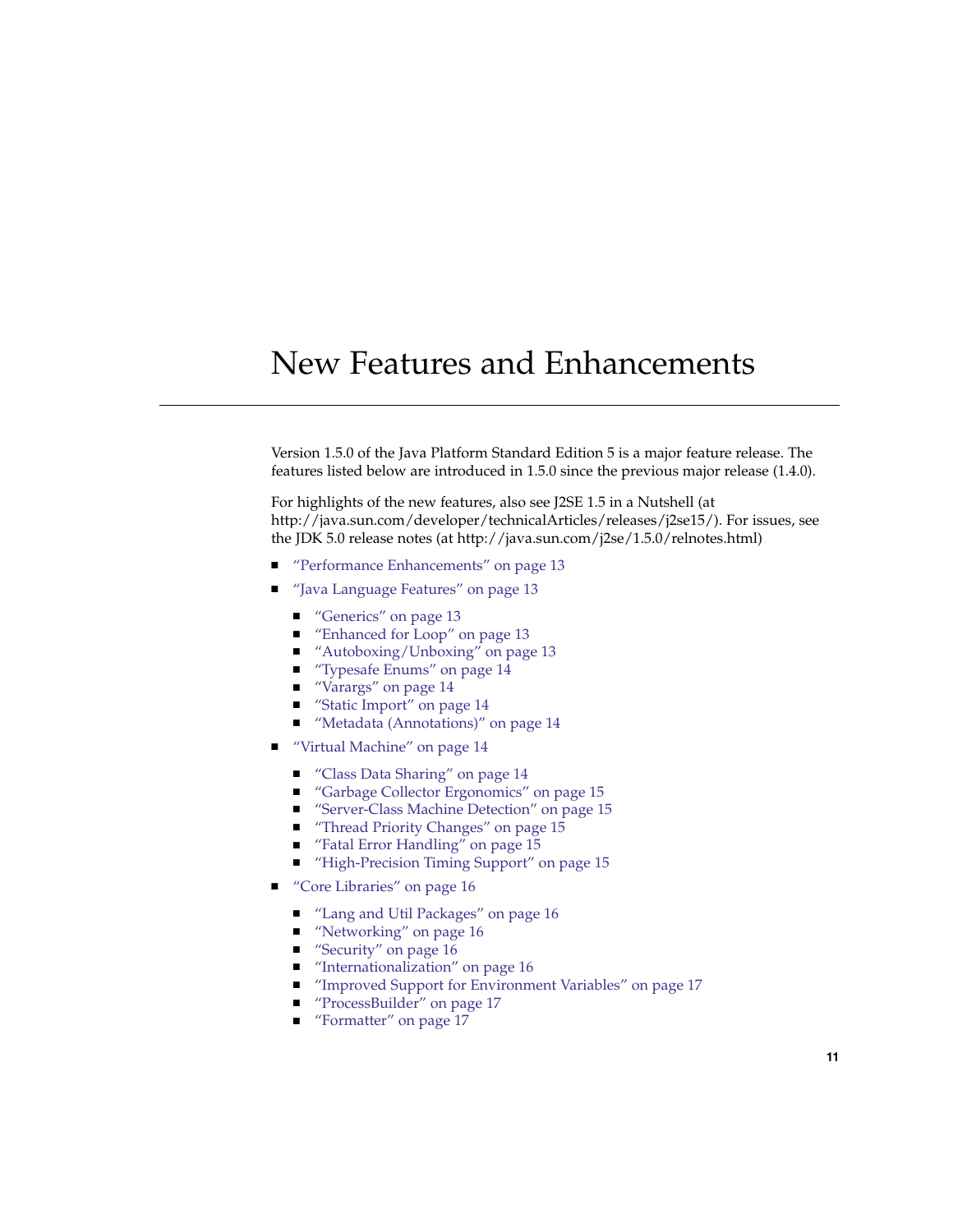- "Scanner" [on page 17](#page-16-0)
- ["Reflection"](#page-17-0) on page 18
- ["JavaBeans Component Architecture"](#page-17-0) on page 18
- ["Collections Framework"](#page-17-0) on page 18
- ["Java API for XML Processing \(JAXP\)"](#page-17-0) on page 18
- *["Bit Manipulation Operations"](#page-18-0)* on page 19
- *"*Math" [on page 19](#page-18-0)
- ["Instrumentation"](#page-18-0) on page 19
- ["Serialization"](#page-18-0) on page 19
- ["Concurrency Utilities"](#page-19-0) on page 20
- "Threads" [on page 20](#page-19-0)
- *"*Monitoring and Management" on page 20
- ["Integration Libraries"](#page-20-0) on page 21
	- ["Remote Method Invocation \(RMI\)"](#page-20-0) on page 21
	- ["Java Database Connectivity \(JDBC\)"](#page-21-0) on page 22
	- ["CORBA, Java IDL and RMI-IIOP"](#page-21-0) on page 22
	- *"*Java Naming and Directory Interface (JNDI)" on page 22
- ["User Interface"](#page-22-0) on page 23
	- ["Internationalization"](#page-22-0) on page 23
	- ["Java Sound Technology"](#page-22-0) on page 23
	- ["Java 2D Technology"](#page-23-0) on page 24
	- ["Image I/O"](#page-23-0) on page 24
	- *"AWT"* [on page 24](#page-23-0)
	- "Swing" [on page 25](#page-24-0)
- ["Deployment"](#page-24-0) on page 25
	- ["General Deployment"](#page-24-0) on page 25
	- ["Java Web Start Deployment"](#page-24-0) on page 25
- ["Tools and Tool Architecture"](#page-25-0) on page 26
	- ["Java Virtual Machine Tool Interface \(JVMTI\)"](#page-25-0) on page 26
	- ["Java Platform Debugger Architecture \(JPDA\)"](#page-25-0) on page 26
	- ["Java Compiler \(javac\)"](#page-26-0) on page 27
	- ["Javadoc Tool"](#page-26-0) on page 27
	- ["Annotation Processing Tool \(](#page-26-0)apt)" on page 27
- "OS" [on page 27](#page-26-0)
	- ["Supported System Configurations"](#page-26-0) on page 27
	- ["64-Bit AMD Opteron Processors"](#page-27-0) on page 28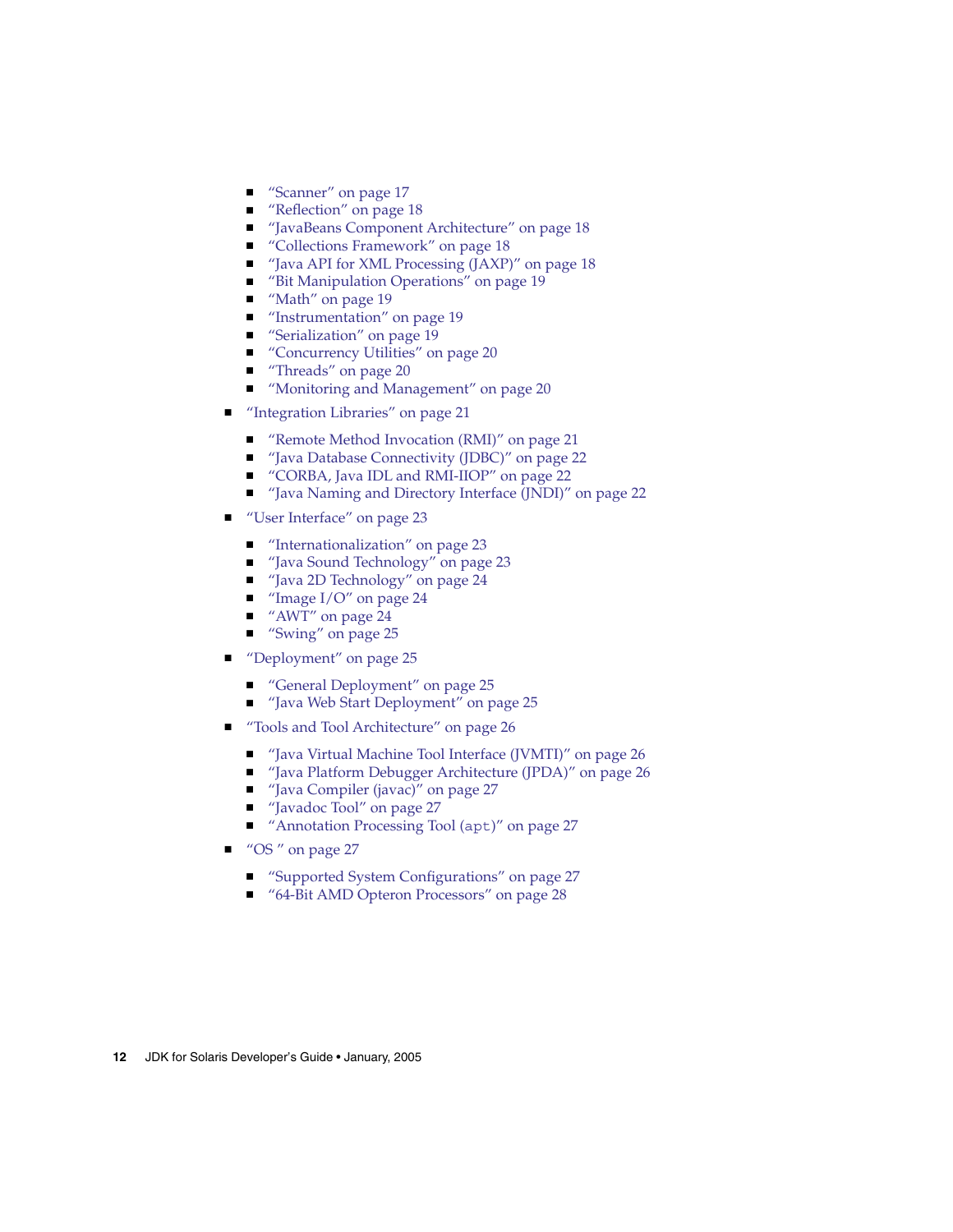### <span id="page-12-0"></span>Performance Enhancements

For a synopsis of performance enhancements, see [Performance Enhancements](http://java.sun.com/j2se/1.5.0/docs/guide/performance/speed.html) at http://java.sun.com/j2se/1.5.0/docs/guide/performance/speed.html.

## Java Language Features

For more information see [New Language Features](http://java.sun.com/j2se/1.5.0/docs/guide/language/index.html) at http://java.sun.com/j2se/1.5.0/docs/guide/language/index.html.

#### **Generics**

This long-awaited enhancement to the type system allows a type or method to operate on objects of various types while providing compile-time type safety. It adds compile-time type safety to the Collections Framework and eliminates the drudgery of casting. Refer to [JSR 14](http://jcp.org/en/jsr/detail?id=14) and to the generics documentation at [http://java.sun.com/j2se/1.5.0/docs/guide/language/generics.html.](http://java.sun.com/j2se/1.5.0/docs/guide/language/generics.html)

#### Enhanced for Loop

This new language construct eliminates the drudgery and error-proneness of iterators and index variables when iterating over collections and arrays. Refer to [JSR 201](http://jcp.org/en/jsr/detail?id=201) and to the documentation at

[http://java.sun.com/j2se/1.5.0/docs/guide/language/foreach.html.](http://java.sun.com/j2se/1.5.0/docs/guide/language/foreach.html)

#### Autoboxing/Unboxing

This facility eliminates the drudgery of manual conversion between primitive types (such as int) and wrapper types (such as Integer). Refer to [JSR 201](http://jcp.org/en/jsr/detail?id=201) and to the documentation at

[http://java.sun.com/j2se/1.5.0/docs/guide/language/autoboxing.html.](http://java.sun.com/j2se/1.5.0/docs/guide/language/autoboxing.html)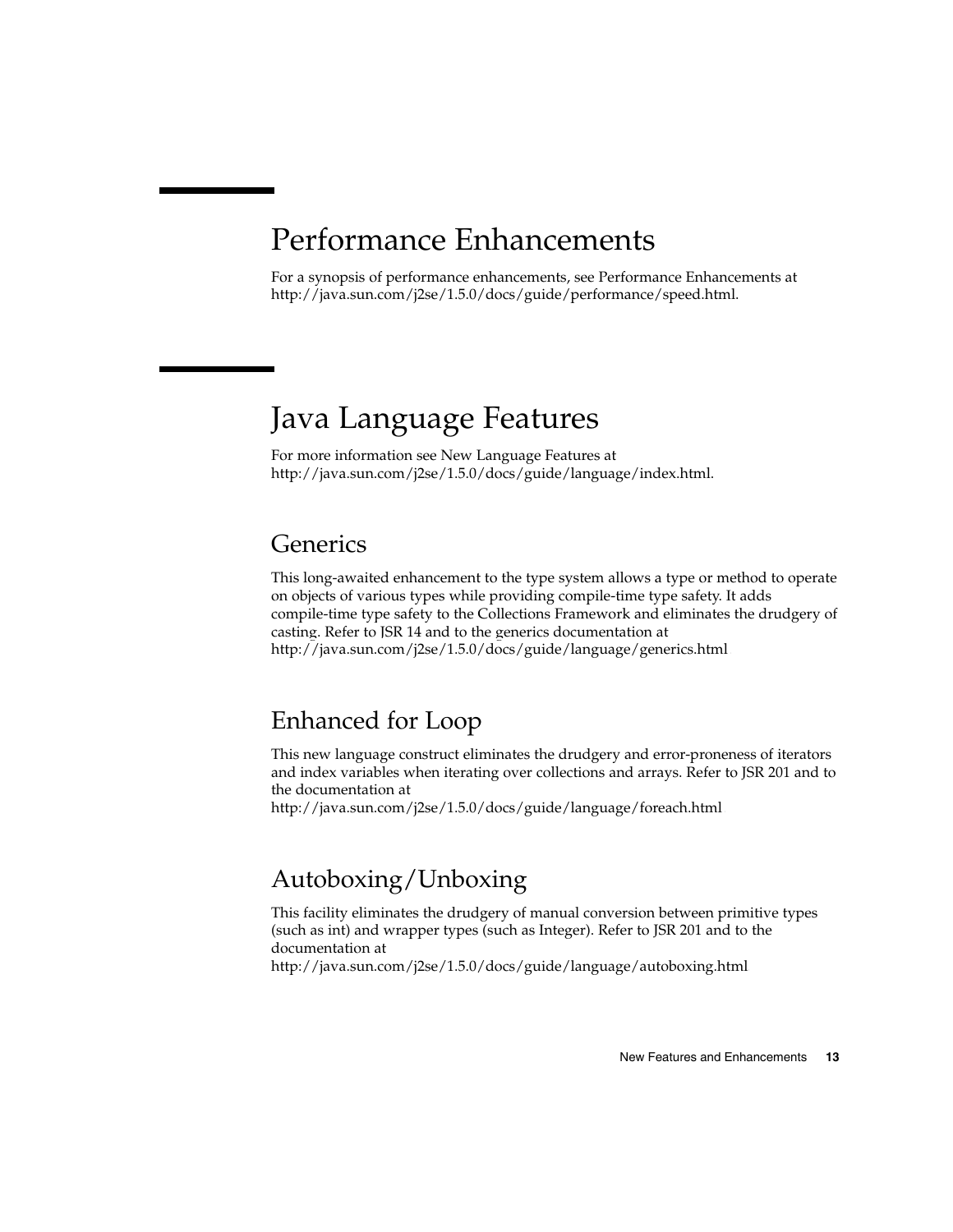### <span id="page-13-0"></span>Typesafe Enums

This flexible object-oriented enumerated type facility allows you to create enumerated types with arbitrary methods and fields. It provides all the benefits of the Typesafe Enum pattern (*Effective Java*, Item 21) without the verbosity and the error-proneness. Refer to [JSR 201](http://jcp.org/en/jsr/detail?id=201) and to the documentation at

[http://java.sun.com/j2se/1.5.0/docs/guide/language/enums.html.](http://java.sun.com/j2se/1.5.0/docs/guide/language/enums.html)

#### Varargs

This facility eliminates the need for manually boxing up argument lists into an array when invoking methods that accept variable-length argument lists. Refer to [JSR 201](http://jcp.org/en/jsr/detail?id=201) and to the documentation at

[http://java.sun.com/j2se/1.5.0/docs/guide/language/varargs.html.](http://java.sun.com/j2se/1.5.0/docs/guide/language/varargs.html)

### Static Import

This facility lets you avoid qualifying static members with class names without the shortcomings of the *Constant Interface antipattern*. Refer to [JSR 201](http://jcp.org/en/jsr/detail?id=201) and to the documentation at

[http://java.sun.com/j2se/1.5.0/docs/guide/language/static-import.html.](http://java.sun.com/j2se/1.5.0/docs/guide/language/static-import.html)

### Metadata (Annotations)

This language feature lets you avoid writing boilerplate code under many circumstances by enabling tools to generate it from annotations in the source code. This leads to a *declarative* programming style where the programmer says what should be done and tools emit the code to do it. Also it eliminates the need for maintaining *side files* that must be kept up to date with changes in source files. Instead the information can be maintained in the source file. Refer to [JSR 175](http://jcp.org/en/jsr/detail?id=175) and to the documentation at

[http://java.sun.com/j2se/1.5.0/docs/guide/language/annotations.html.](http://java.sun.com/j2se/1.5.0/docs/guide/language/annotations.html)

### Virtual Machine

#### Class Data Sharing

The class data sharing feature is aimed at reducing application startup time and footprint. The installation process loads a set of classes from the system jar file into a private, internal representation, then dumps that representation to a *shared archive* file.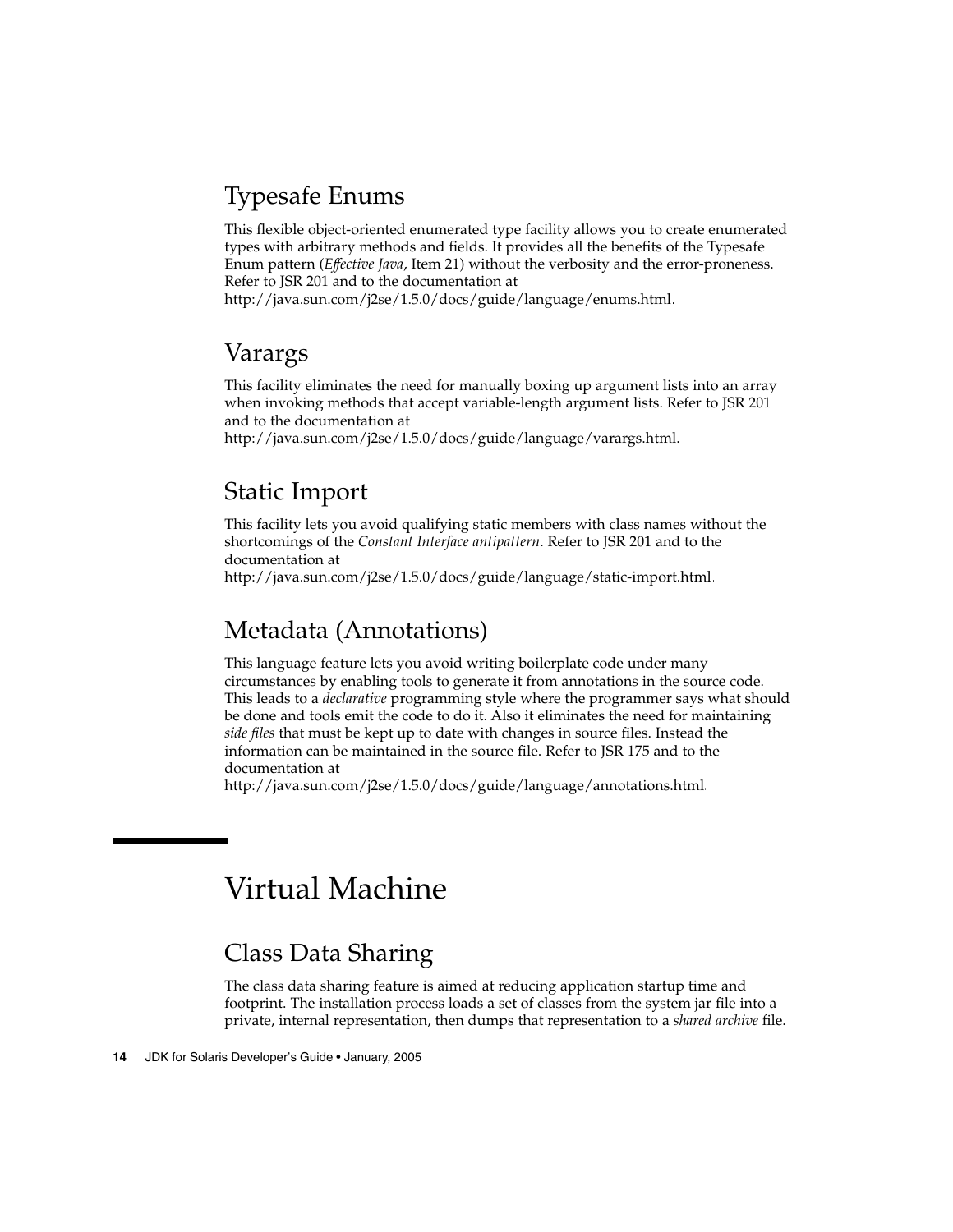<span id="page-14-0"></span>During subsequent JVM invocations, the shared archive is memory-mapped in, saving the cost of loading those classes and allowing much of the JVM's metadata for these classes to be shared among multiple JVM processes. For more information, refer to the documentation at

[http://java.sun.com/j2se/1.5.0/docs/guide/vm/class-data-sharing.html.](http://java.sun.com/j2se/1.5.0/docs/guide/vm/class-data-sharing.html)

#### Garbage Collector Ergonomics

The parallel collector has been enhanced to monitor and adapt to the memory needs of the application. You can specify performance goals for applications and the JVM will tune the size of the Java heap to meet those performance goals with the smallest application footprint consistent with those goals. The goal of this adaptive policy is to eliminate the need to tune command-line options to achieve the best performance. For a synopsis of garbage collection features, refer to the documentation at [http://java.sun.com/j2se/1.5.0/docs/guide/vm/gc-ergonomics.html.](http://java.sun.com/j2se/1.5.0/docs/guide/vm/gc-ergonomics.html)

#### Server-Class Machine Detection

At application startup, the launcher can attempt to detect whether the application is running on a *server-class* machine. Refer to the documentation at [http://java.sun.com/j2se/1.5.0/docs/guide/vm/server-class.html.](http://java.sun.com/j2se/1.5.0/docs/guide/vm/server-class.html)

#### Thread Priority Changes

Thread priority mapping has changed somewhat allowing Java threads and native threads that do not have explicitly set priorities to compete on an equal footing. Refer to the documentation at [http://java.sun.com/j2se/1.5.0/docs/guide/vm/thread-priorities.html.](http://java.sun.com/j2se/1.5.0/docs/guide/vm/thread-priorities.html)

#### Fatal Error Handling

The fatal error reporting mechanism has been enhanced to provide improved diagnostic output and reliability.

### High-Precision Timing Support

The method [System.nanoTime\(\)](http://java.sun.com/j2se/1.5.0/docs/api/java/lang/System.html#nanoTime()) has been added, providing access to a nanosecond-granularity time source for relative time measurements. The actual precision of the time values returned by System.nanoTime() is platform-dependent.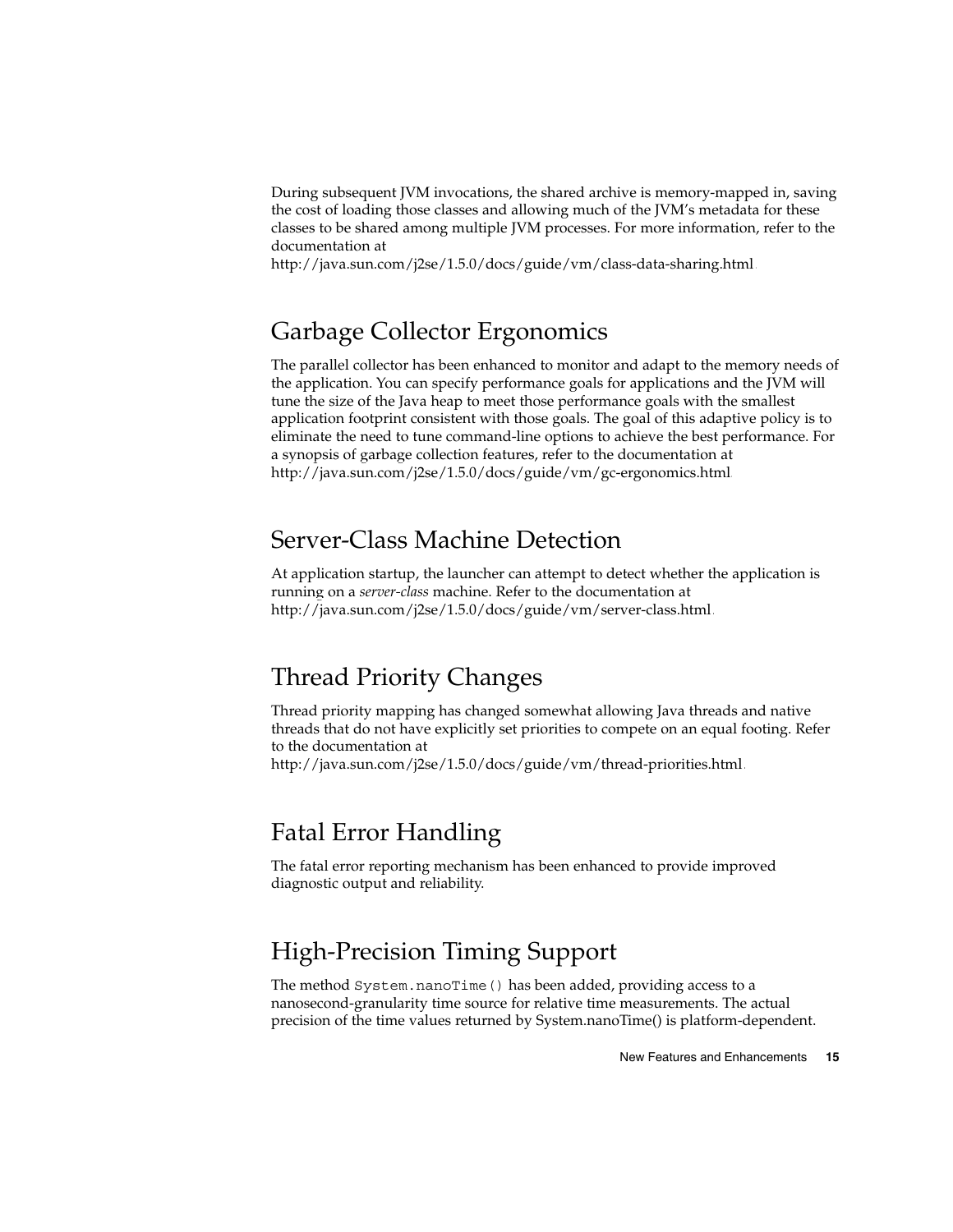### <span id="page-15-0"></span>Core Libraries

#### Lang and Util Packages

For a synopsis of java.lang and java.util enhancements, refer to the documentation at [http://java.sun.com/j2se/1.5.0/docs/guide/lang/enhancements.html.](http://java.sun.com/j2se/1.5.0/docs/guide/lang/enhancements.html)

#### Networking

For a synopsis of added networking features, refer to the documentation at [http://java.sun.com/j2se/1.5.0/docs/guide/net/enhancements-1.5.0.html.](http://java.sun.com/j2se/1.5.0/docs/guide/net/enhancements-1.5.0.html)

#### Security

This release of J2SE offers significant enhancements for security. It provides better support for security tokens, support for more security standards (SASL, OCSP, TSP), improvements for scalability (SSLEngine) and performance, plus many enhancements in the crypto and Java GSS areas. For details see the documentation at [http://java.sun.com/j2se/1.5.0/docs/guide/security/index.html.](http://java.sun.com/j2se/1.5.0/docs/guide/security/index.html)

### Internationalization

Enhancements are as follows:

- Character handling is now based on version 4.0 of the Unicode standard. This affects the Character and String classes in the java.lang package, the collation and bidirectional text analysis functionality in the java.text package, character classes in the java.util.regex package, and many other parts of the J2SE. As part of this upgrade, support for supplementary characters has been specified by the JSR 204 expert group and implemented throughout the J2SE. See the article [Supplementary Characters in the Java Platform,](http://java.sun.com/developer/technicalArticles/Intl/Supplementary/) the [Java Specification](http://jcp.org/en/jsr/detail?id=204) [Request 204,](http://jcp.org/en/jsr/detail?id=204) and the [Character](http://java.sun.com/j2se/1.5.0/docs/api/java/lang/Character.html) class documentation for more information.
- The [DecimalFormat](http://java.sun.com/j2se/1.5.0/docs/api/java/text/DecimalFormat.html) class has been enhanced to format and parse BigDecimal and BigInteger values without loss of precision. Formatting of such values is enhanced automatically; parsing into BigDecimal needs to be enabled using the [setParseBigDecimal](http://java.sun.com/j2se/1.5.0/docs/api/java/text/ DecimalFormat.html#setParseBigDecimal(boolean)) method.
- Vietnamese is now supported in all locale sensitive functionality in the  $j$ ava.util and java.text packages. See the [Supported Locales](http://java.sun.com/j2se/1.5.0/docs/guide/intl/locale.doc.html) document for complete information on supported locales and writing systems.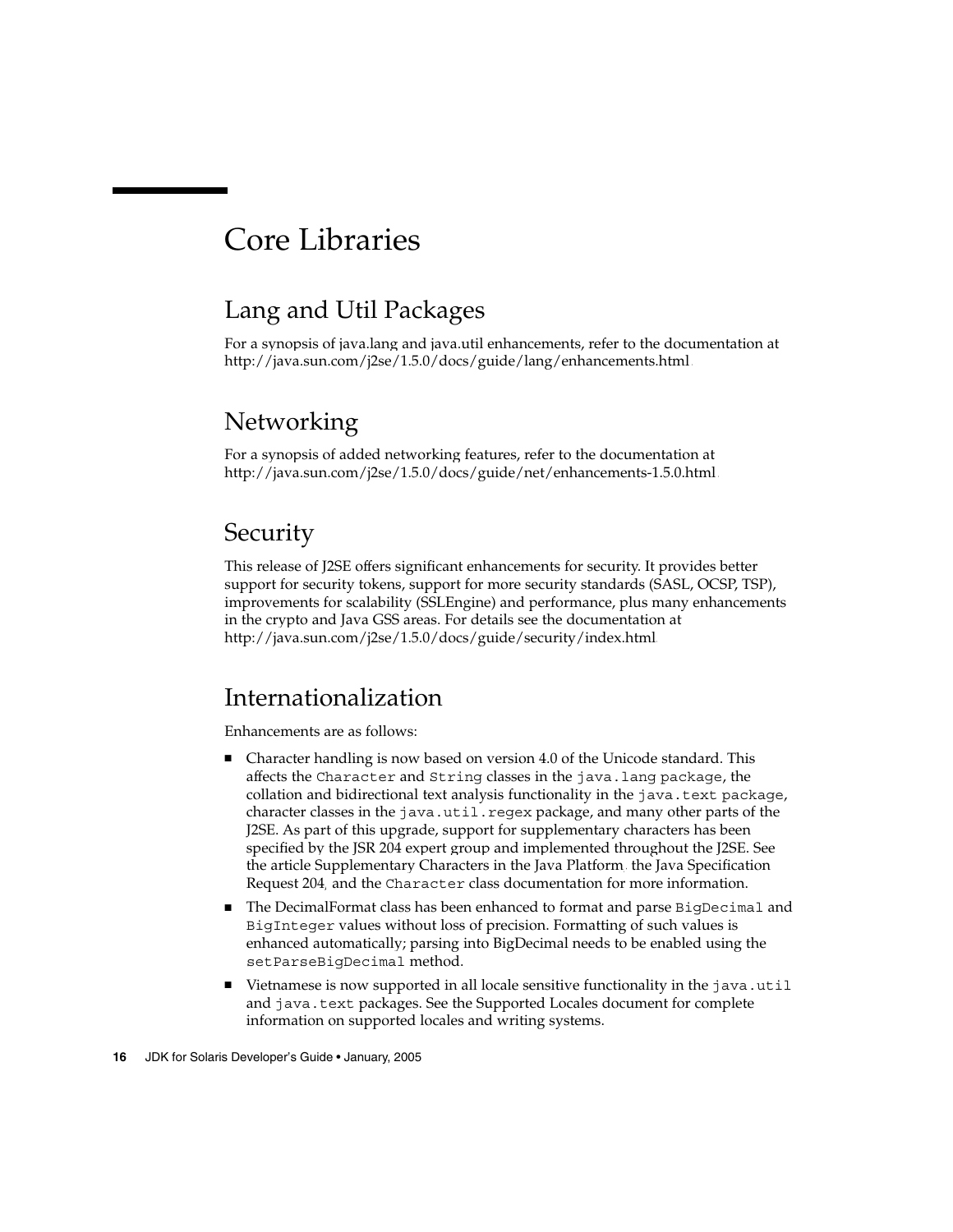<span id="page-16-0"></span>Refer also to the documentation at [http://java.sun.com/j2se/1.5.0/docs/guide/intl/index.html.](http://java.sun.com/j2se/1.5.0/docs/guide/intl/index.html)

#### Improved Support for Environment Variables

The [System.getenv\(String\)](http://java.sun.com/j2se/1.5.0/docs/api/java/lang/System.html#getenv(java.lang.String)) method is no longer deprecated. The new [System.getenv\(\)](http://java.sun.com/j2se/1.5.0/docs/api/java/lang/System.html#getenv()) method allows access to the process environment as a Map<String, String>. Refer to the documentation at [http://java.sun.com/j2se/1.5.0/docs/api/java/lang/System.html#getenv](http://java.sun.com/j2se/1.5.0/docs/api/java/lang/System.html#getenv(java.lang.String)) [\(java.lang.String\).](http://java.sun.com/j2se/1.5.0/docs/api/java/lang/System.html#getenv(java.lang.String))

#### ProcessBuilder

The new ProcessBuilder class provides a more convenient way to invoke subprocesses than does [Runtime.exec.](http://java.sun.com/j2se/1.5.0/docs/api/java/lang/Runtime.html#exec(java.lang.String,java.lang.String[],java.io.File)) In particular, ProcessBuilder makes it easy to start a subprocess with a modified process environment (that is, one based on the parent's process environment, but with a few changes). Refer also to the documentation at

[http://java.sun.com/j2se/1.5.0/docs/api/java/lang/ProcessBuilder.html.](http://java.sun.com/j2se/1.5.0/docs/api/java/lang/ProcessBuilder.html)

#### Formatter

An interpreter for printf-style format strings, the Formatter class provides support for layout justification and alignment, common formats for numeric, string, and date/time data, and locale-specific output. Common Java types such as byte, [java.math.BigDecimal](http://java.sun.com/j2se/1.5.0/docs/api/java/math/BigDecimal.html) , and [java.util.Calendar](http://java.sun.com/j2se/1.5.0/docs/api/java/util/Calendar.html) are supported. Limited formatting customization for arbitrary user types is provided through the [java.util.Formattable](http://java.sun.com/j2se/1.5.0/docs/api/java/util/Formattable.html) interface.

Refer to the documentation at http://java.sun.com/j2se/1.5.0/docs/api/java/util/Formatter.html.

#### Scanner

The java.util.Scanner class can be used to convert text into primitives or Strings. Since it is based on the [java.util.regex](http://java.sun.com/j2se/1.5.0/docs/api/java/util/regex/package-summary.html) package, it also offers a way to conduct regular expression based searches on streams, file data, strings, or implementors of the [Readable](http://java.sun.com/j2se/1.5.0/docs/api/java/lang/Readable.html) interface. Refer to the documentation at [http://java.sun.com/j2se/1.5.0/docs/api/java/util/Scanner.html.](http://java.sun.com/j2se/1.5.0/docs/api/java/util/Scanner.html)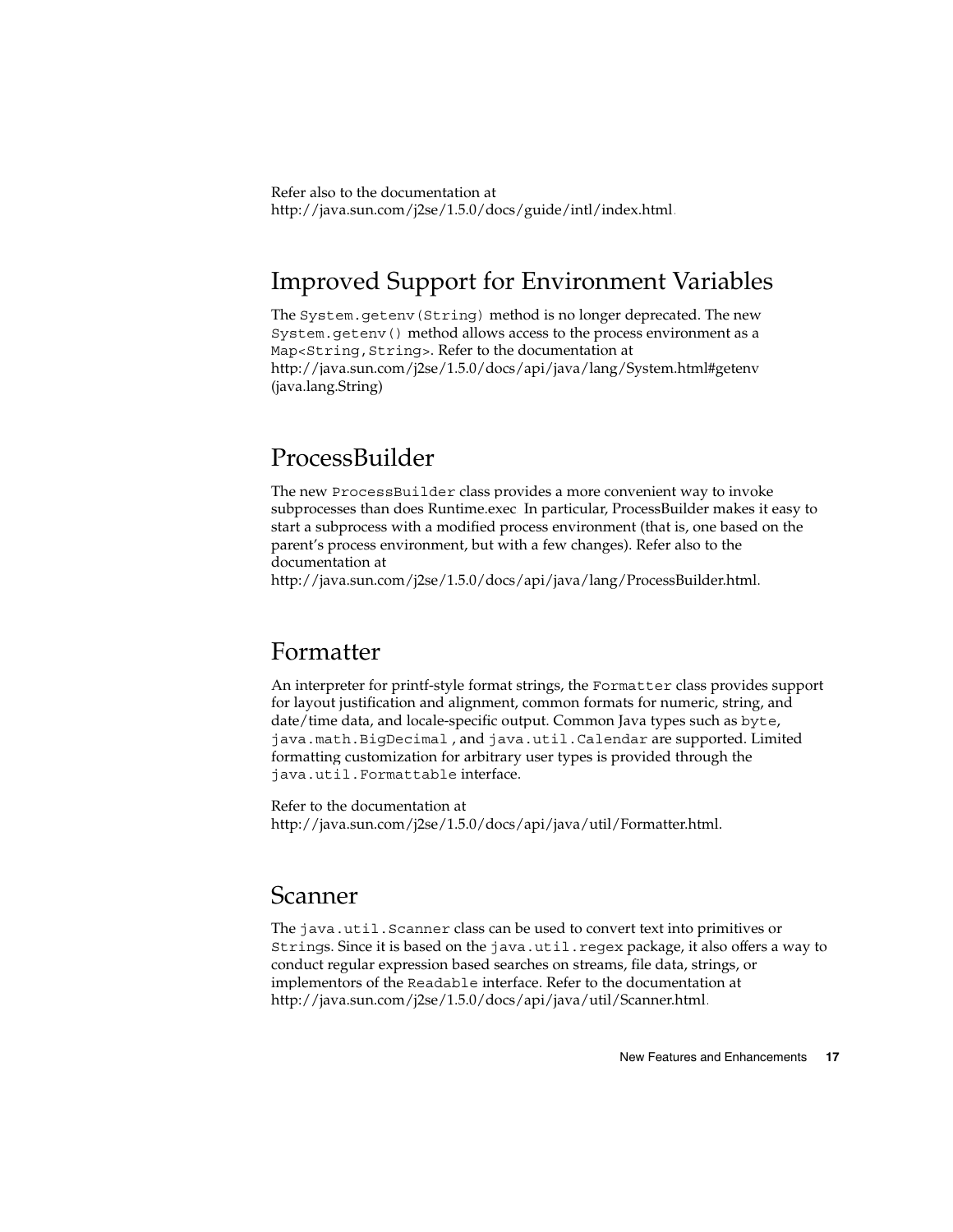#### <span id="page-17-0"></span>Reflection

Support for generics, annotations, enums, and convenience methods has been added. Also, java.lang.Class has been generified. Refer to the documentation at [http://java.sun.com/j2se/1.5.0/docs/guide/reflection/enhancements.html.](http://java.sun.com/j2se/1.5.0/docs/guide/reflection/enhancements.html)

#### JavaBeans Component Architecture

A subclass of PropertyChangeEvent called IndexedPropertyChangeEvent has been added to support bound properties that use an index to identify the part of the bean that changed. Also, methods have been added to the PropertyChangeSupport class to support firing indexed property change events. Refer to the documentation at [http://java.sun.com/j2se/1.5.0/docs/guide/beans/index.html.](http://java.sun.com/j2se/1.5.0/docs/guide/beans/index.html)

#### Collections Framework

The Collections Framework has been enhanced in the [following ways:](http://java.sun.com/j2se/1.5.0/docs/guide/collections/changes5.html)

- Three new language features are targeted at collections: Generics, Enhanced for Loop, and Autoboxing.
- Three new interfaces have been added to the framework (two of which are part of java.util.concurrent): Queue, BlockingQueue, and ConcurrentMap.
- Two concrete implementations of Queue have been added, as well as one skeletal implementation.
- Five blocking queue implementations have been added, and one ConcurrentMap implementation.
- Special-purpose Map and Set implementations are provided for use with typesafe enums.
- Special-purpose copy-on-write List and Set implementations have been added.
- Wrapper implementations are provided to add dynamic type-safety for most collection interfaces.
- Several new algorithms are provided for manipulating collections.
- Methods are provided to compute hash codes and string representations for arrays.

Refer to the documentation at [http://java.sun.com/j2se/1.5.0/docs/guide/collections/index.html.](http://java.sun.com/j2se/1.5.0/docs/guide/collections/index.html)

### Java API for XML Processing (JAXP)

For details refer to [JSR 206](http://jcp.org/en/jsr/detail?id=206) or to the documentation at [http://java.sun.com/j2se/1.5.0/docs/guide/xml/jaxp/index.html.](http://java.sun.com/j2se/1.5.0/docs/guide/xml/jaxp/index.html)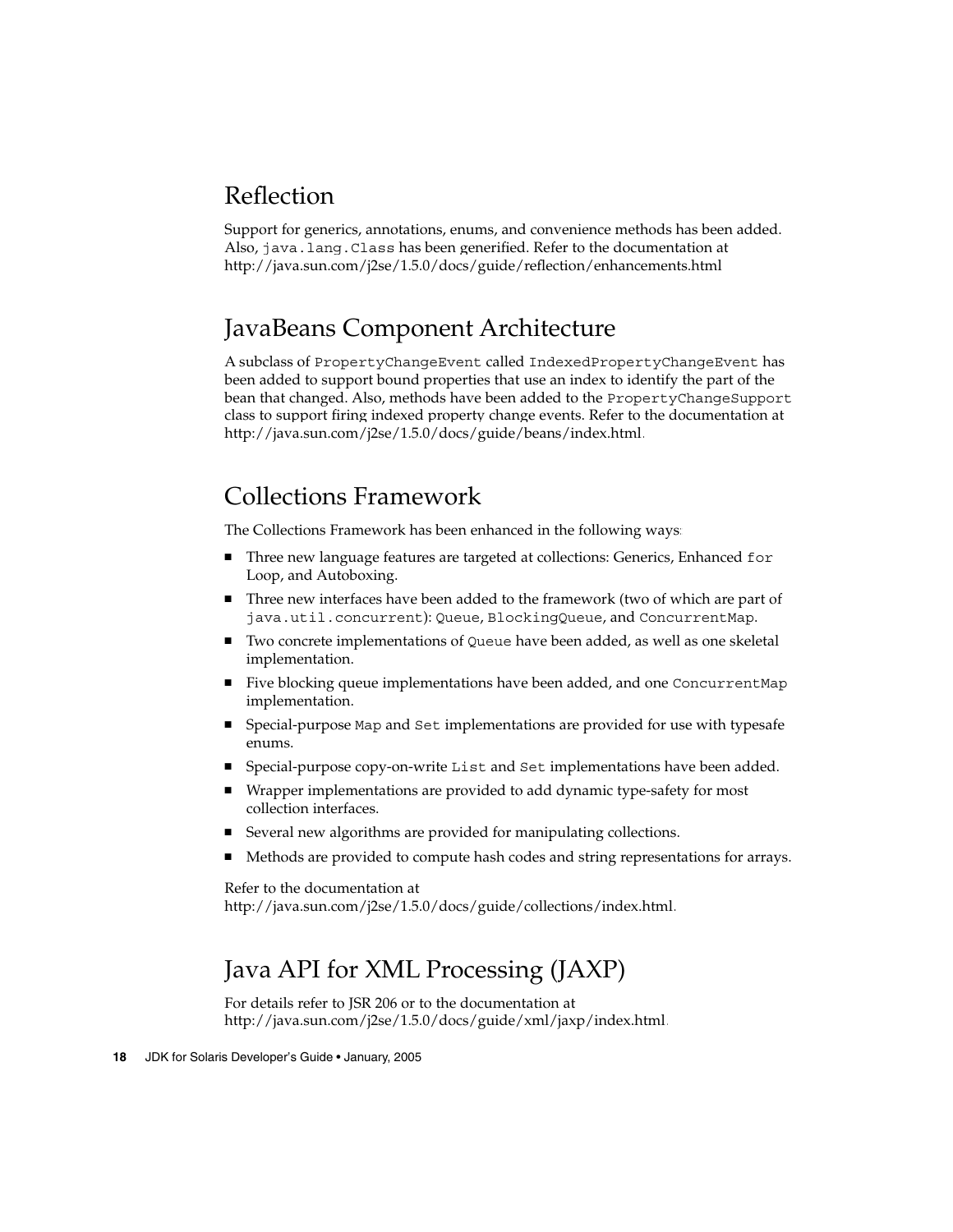#### <span id="page-18-0"></span>Bit Manipulation Operations

The wrapper classes (Integer, Long, Short, Byte, and Char) now support common bit manipulation operations which include highestOneBit, lowestOneBit, numberOfLeadingZeros, numberOfTrailingZeros, bitCount, rotateLeft, rotateRight, reverse, signum, and reverseBytes.

#### Math

The numerical functionality provided by the libraries has been augmented in several ways:

- The BigDecimal class has added support for fixed-precision floating-point computation. Refer to [JSR 13.](http://jcp.org/en/jsr/detail?id=13)
- The Math and StrictMath libraries include hyperbolic transcendental functions (sinh, cosh, tanh), cube root, base 10 logarithm, etc.
- Hexadecimal floating-point support To allow precise and predictable specification of particular floating-point values, hexadecimal notation can be used for floating-point literals and for string to floating-point conversion methods in Float and Double.

Refer to the documentation at [http://java.sun.com/j2se/1.5.0/docs/guide/math/index.html.](http://java.sun.com/j2se/1.5.0/docs/guide/math/index.html)

#### Instrumentation

The new [java.lang.instrument](http://java.sun.com/j2se/1.5.0/docs/api/java/lang/instrument/package-summary.html) package provides services that allow Java programming agents to instrument programs running on the Java virtual machine. The intrumentation mechanism is modification of the bytecodes of methods.

#### Serialization

Support has been added to handle enumerated types which are new in version 1.5.0. The rules for serializing an enum instance differ from those for serializing an ordinary serializable object: the serialized form of an enum instance consists only of its enum constant name, along with information identifying its base enum type. Deserialization behavior differs as well--the class information is used to find the appropriate enum class, and the Enum.valueOf method is called with that class and the received constant name in order to obtain the enum constant to return.

Refer to the documentation at [http://java.sun.com/j2se/1.5.0/docs/guide/serialization/index.html.](http://java.sun.com/j2se/1.5.0/docs/guide/serialization/index.html)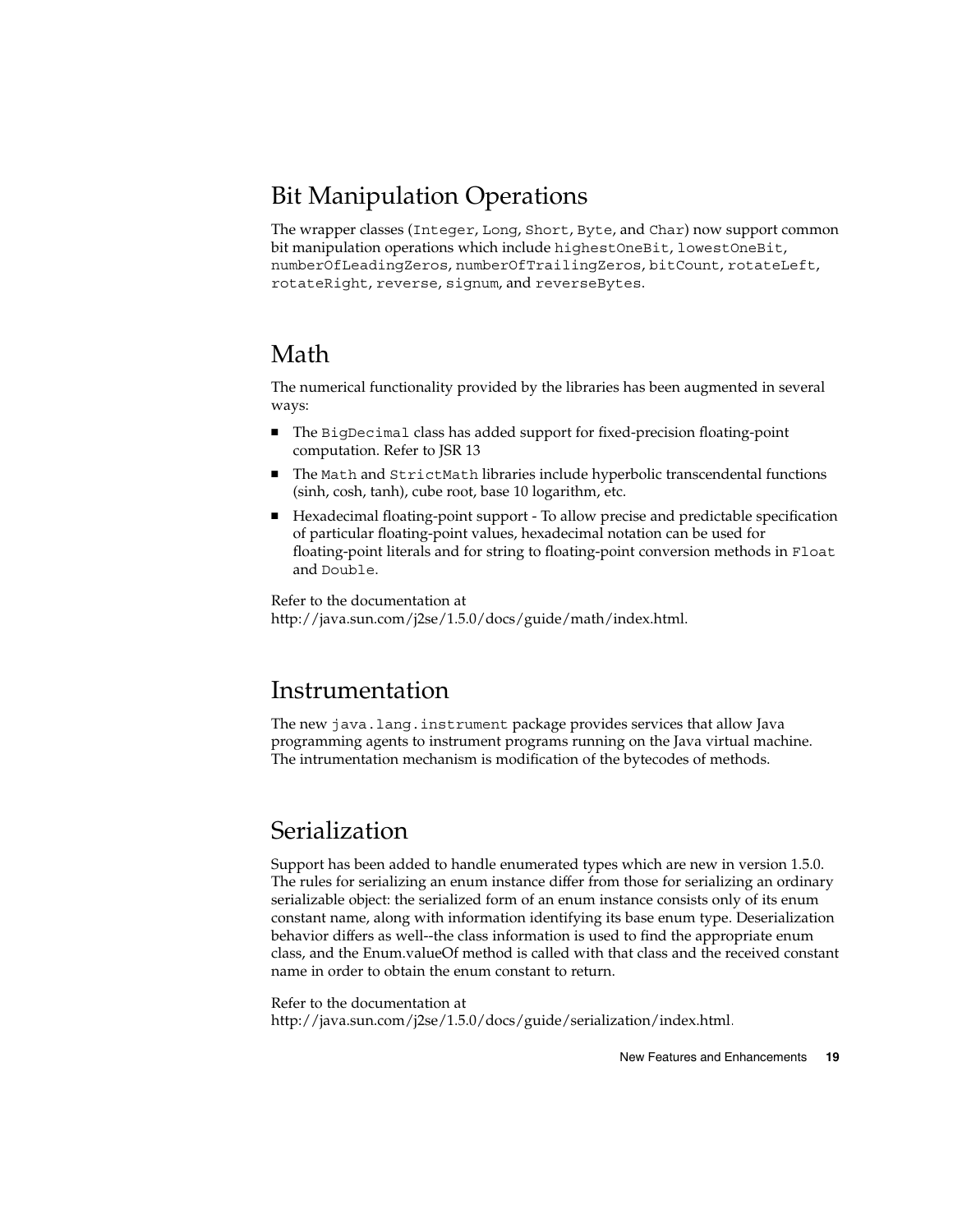### <span id="page-19-0"></span>Concurrency Utilities

The [java.util.concurrent](http://java.sun.com/j2se/1.5.0/docs/api/java/util/concurrent/package-summary.html), [java.util.concurrent.atomic](http://java.sun.com/j2se/1.5.0/docs/api/java/util/concurrent/atomic/package-summary.html), [and](http://java.sun.com/j2se/1.5.0/docs/api/java/util/concurrent/locks/package-summary.html) [java.util.concurrent.locks](http://java.sun.com/j2se/1.5.0/docs/api/java/util/concurrent/locks/package-summary.html) packages provide a powerful, extensible framework of high-performance, scalable, thread-safe building blocks for developing concurrent classes and applications, including thread pools, thread-safe collections, semaphores, a task scheduling framework, task synchronization utilities, atomic variables, and locks. The addition of these packages to the core class library frees the programmer from the need to craft these utilities by hand, in much the same manner that the Collections Framework did for data structures. Additionally, these packages provide low-level primitives for advanced concurrent programming which take advantage of concurrency support provided by the processor, enabling programmers to implement high-performance, highly scalable concurrent algorithms in the Java language to a degree not previously possible without resorting to native code.

Refer to [JSR 166](http://jcp.org/en/jsr/detail?id=166) and to the documentation at [http://java.sun.com/j2se/1.5.0/docs/guide/concurrency/index.html.](http://java.sun.com/j2se/1.5.0/docs/guide/concurrency/index.html)

### Threads

The java.lang.Thread class has the following enhancements:

- [Thread priority](http://java.sun.com/j2se/1.5.0/docs/guide/vm/thread-priorities.html) handling has changed; see the above link for details.
- Thread. State enum class and the new getState () API are provided for querying the execution state of a thread.
- The new thread dump API the [getStackTrace](http://java.sun.com/j2se/1.5.0/docs/api/java/lang/Thread.html#getStackTrace()) and [getAllStackTraces](http://java.sun.com/j2se/1.5.0/docs/api/java/lang/Thread.html#getAllStackTraces()) methods in the Thread class - provides a programmatic way to obtain the stack trace of a thread or all threads.
- The [uncaughtExceptionHandler](http://java.sun.com/j2se/1.5.0/docs/api/java/lang/Thread.html#setUncaughtExceptionHandler(java.lang.Thread.UncaughtExceptionH andler)) mechanism, previously available only through the ThreadGroup class, is now available directly through the Thread class.
- A new form of the sleep () method is provided which allows for sleep times smaller than one millisecond.

### Monitoring and Management

This release of J2SE offers significant enhancements for monitoring and management for the Java platform.

- Monitoring and management API for the Java virtual machine The new [java.lang.management](http://java.sun.com/j2se/1.5.0/docs/api/java/lang/management/package-summary.html) package provides the interface for monitoring and managing the Java virtual machine.
- Monitoring and management API for the logging facility The new [java.util.logging.LoggingMXBean](http://java.sun.com/j2se/1.5.0/docs/api/java/util/logging/LoggingMXBean.html) interface is the management interface for the logging facility.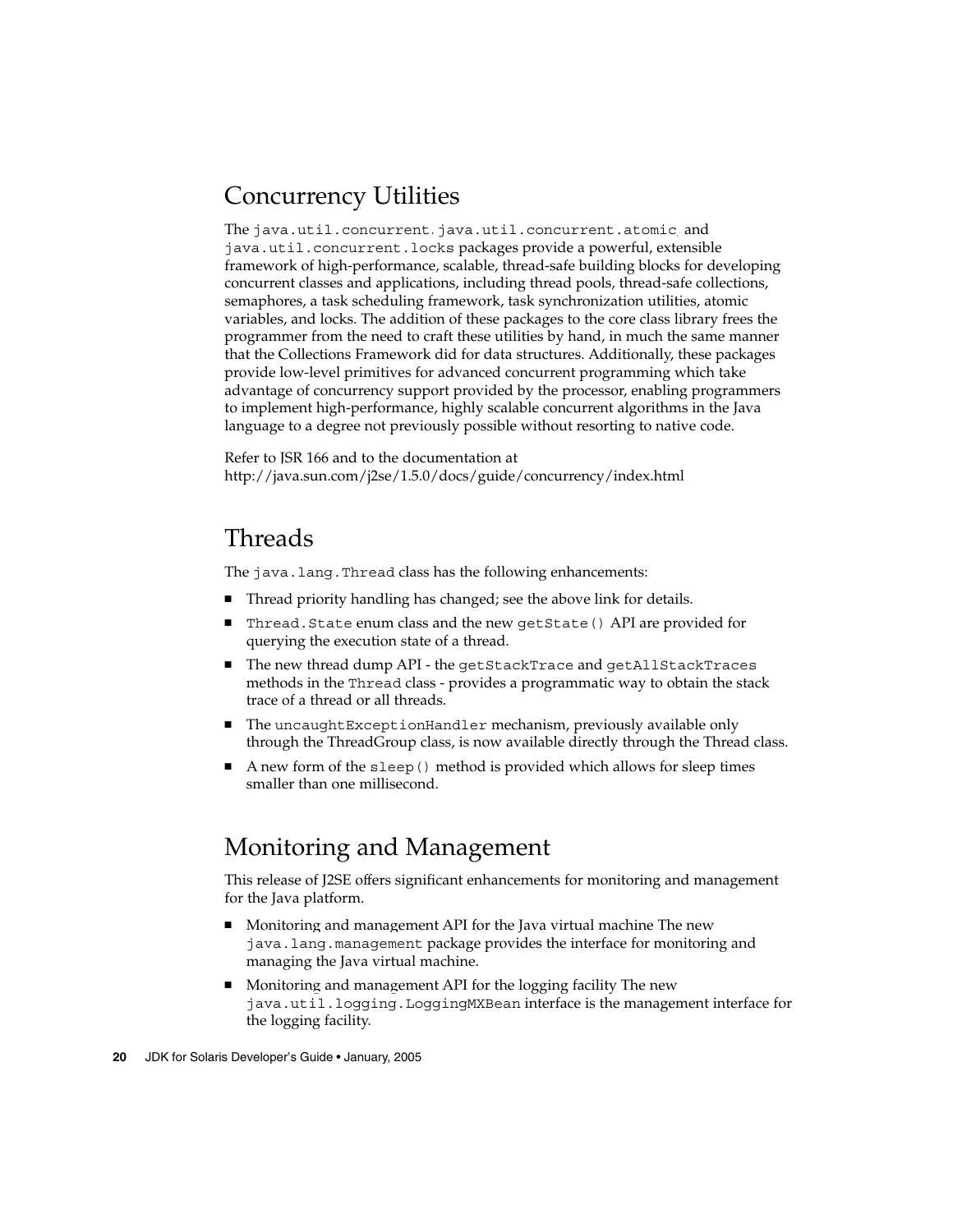- <span id="page-20-0"></span>■ JMX instrumentation of the Java virtual machine The Java virtual machine (JVM) has built-in instrumentation that enables you to monitor and manage it using JMX. You can easily start a JMX agent for monitoring and managing remote or local Java VMs instrumentation or of any application with JMX instrumentation. See [Monitoring and Management Using JMX](http://java.sun.com/j2se/1.5.0/docs/guide/management/agent.html) at http://java.sun.com/j2se/1.5.0/docs/guide/management/agent.html for details.
- The SNMP agent publishes the standard MIB for the Java virtual machine instrumentation as defined by [JSR 163.](http://jcp.org/en/jsr/detail?id=163) For more information, see [SNMP](http://java.sun.com/j2se/1.5.0/docs/guide/management/SNMP.html) [Monitoring and Management.](http://java.sun.com/j2se/1.5.0/docs/guide/management/SNMP.html)
- Java<sup>™</sup> Management Extensions JMX<sup>™</sup> API version 1.2 and the RMI connector of the JMX Remote API version 1.0 are included in J2SE 5 release. The JMX API allows you to instrument libraries and applications for monitoring and management. The RMI connector allows this instrumentation to be remotely accessible. For more details, see the [JMX documentation](http://java.sun.com/j2se/1.5.0/docs/guide/jmx/index.html) at http://java.sun.com/j2se/1.5.0/docs/guide/management/index.html.

### Integration Libraries

#### Remote Method Invocation (RMI)

RMI has been enhanced in the following areas:

- Dynamic Generation of Stub Classes This release adds support for the dynamic generation of stub classes at runtime, obviating the need to use the Java Remote Method Invocation (Java RMI) stub compiler, rmic, to pregenerate stub classes for remote objects. Note that rmic must still be used to pregenerate stub classes for remote objects that need to support clients running on earlier versions.
- Standard SSL/TLS Socket Factory Classes This release adds standard Java RMI socket factory classes, [javax.rmi.ssl.SslRMIClientSocketFactory](http://java.sun.com/j2se/1.5.0/docs/api/javax/rmi/ssl/SslRMIClientSocketFactory.html) and [javax.rmi.ssl.SslRMIServer SocketFactory](http://java.sun.com/j2se/1.5.0/docs/api/javax/rmi/ssl/SslRMIServerSocketFactory.html), which communicate over the Secure Sockets Layer (SSL) or Transport Layer Security (TLS) protocols using the Java Secure Socket Extension (JSSE).
- Launching rmid or a Java RMI Server from inetd/xinetd A new feature, provided by the System.inheritedChannel method, allows an application to obtain a channel (java.nio.channels.SocketChannel or java.nio.channels.ServerSocketChannel, for example) inherited from the process that launched the virtual machine (VM). Such an inherited channel can be used to either service a single incoming connection (as with SocketChannel) or accept multiple incoming connections (as with ServerSocketChannel). Therefore, Java networking applications launched by inetd (Solaris(tm) Operating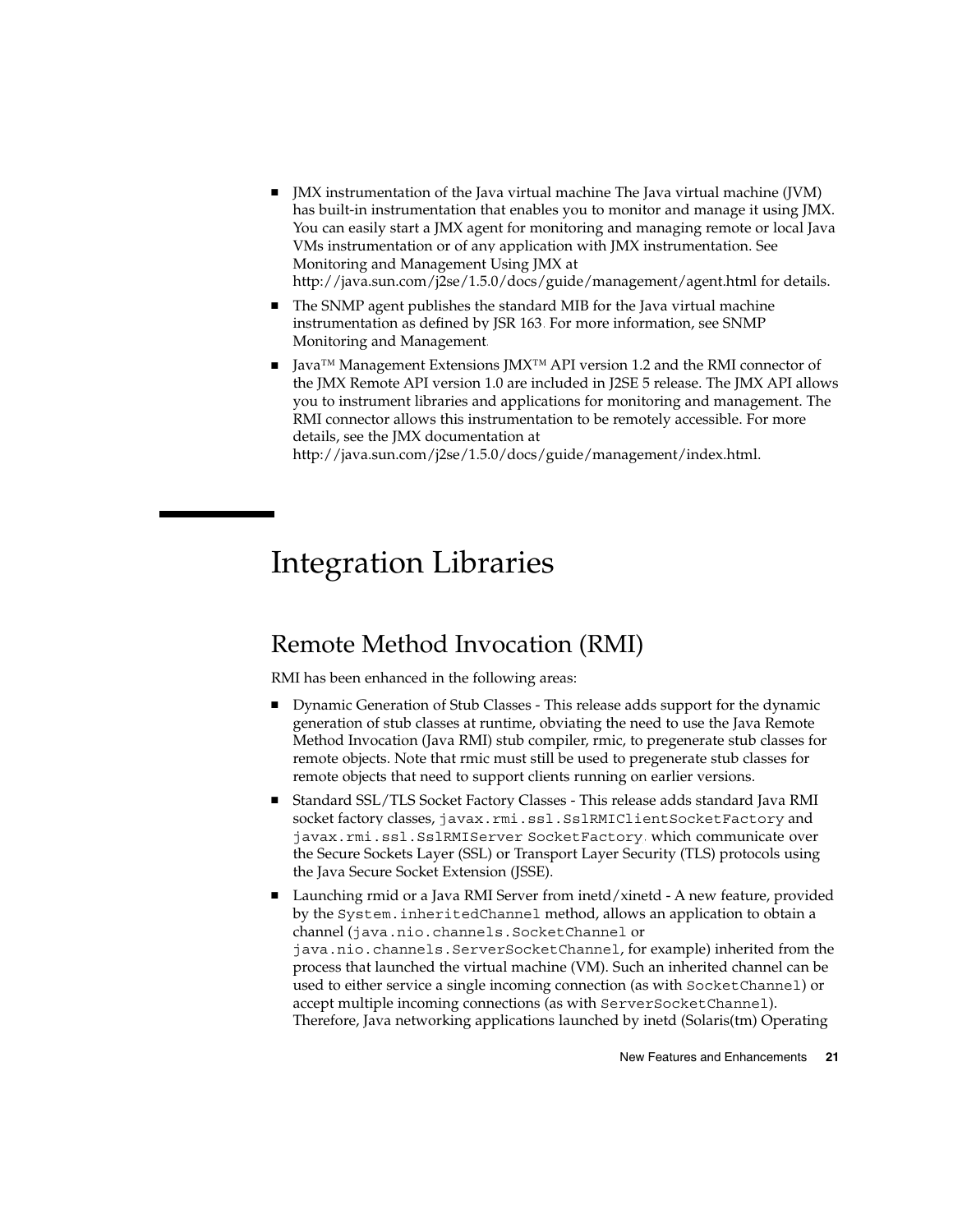<span id="page-21-0"></span>System) or xinetd (Linux) can now obtain the SocketChannel or ServerSocketChannel inherited from inetd/xinetd.

Refer to the documentation at

[http://java.sun.com/j2se/1.5.0/docs/guide/rmi/index.html.](http://java.sun.com/j2se/1.5.0/docs/guide/rmi/index.html)

### Java Database Connectivity (JDBC)

[RowSet](http://java.sun.com/j2se/1.5.0/docs/api/javax/sql/RowSet.html) interface, part of the [javax.sql](http://java.sun.com/j2se/1.5.0/docs/api/javax/sql/package-summary.html) package, introduced in J2SE version 1.4, provides a lightweight means of passing data between components.

At this release, as an aid to developers, the RowSet interface has been implemented (as JSR 114) in five of the more common ways a RowSet object can be used. These implementations provide a standard that developers are free to use as is or to extend. Following are the five standard implementations:

- JdbcRowSet used to encapsulate a result set or a driver that is implemented to use JDBC technology
- CachedRowSet disconnects from its data source and operates independently except when it is getting data from the data source or writing modified data back to the data source. This makes it a lightweight container for as much data as it can store in memory.
- FilteredRowSet extends CachedRowSet and is used to get a subset of data
- JoinRowSet extends CachedRowSet and is used to get an SQL JOIN of data from multiple RowSet objects
- WebRowSet extends CachedRowSet and is used for XML data. It describes tabular components in XML using a standardized XML schema.

Refer to the documentation at

[http://java.sun.com/j2se/1.5.0/docs/guide/jdbc/index.html.](http://java.sun.com/j2se/1.5.0/docs/guide/jdbc/index.html)

#### CORBA, Java IDL and RMI-IIOP

Enhancements to CORBA, Java IDL, and Java RMI-IIOP are discussed in [Changes in](http://java.sun.com/j2se/1.5.0/docs/guide/idl/jidlChanges.html) [CORBA Features Between J2SE 1.4.x and 1.5.0.](http://java.sun.com/j2se/1.5.0/docs/guide/idl/jidlChanges.html) Refer to the Java IDL documentation at <http://java.sun.com/j2se/1.5.0/docs/guide/idl/index.html> and to the Java RMI-IIOP documentation at [http://java.sun.com/j2se/1.5.0/docs/guide/rmi-iiop/index.html.](http://java.sun.com/j2se/1.5.0/docs/guide/rmi-iiop/index.html)

#### Java Naming and Directory Interface™ (JNDI)

JNDI provides the following new features.

■ Enhancements to javax.naming.NameClassPair to access the fullname from the directory/naming service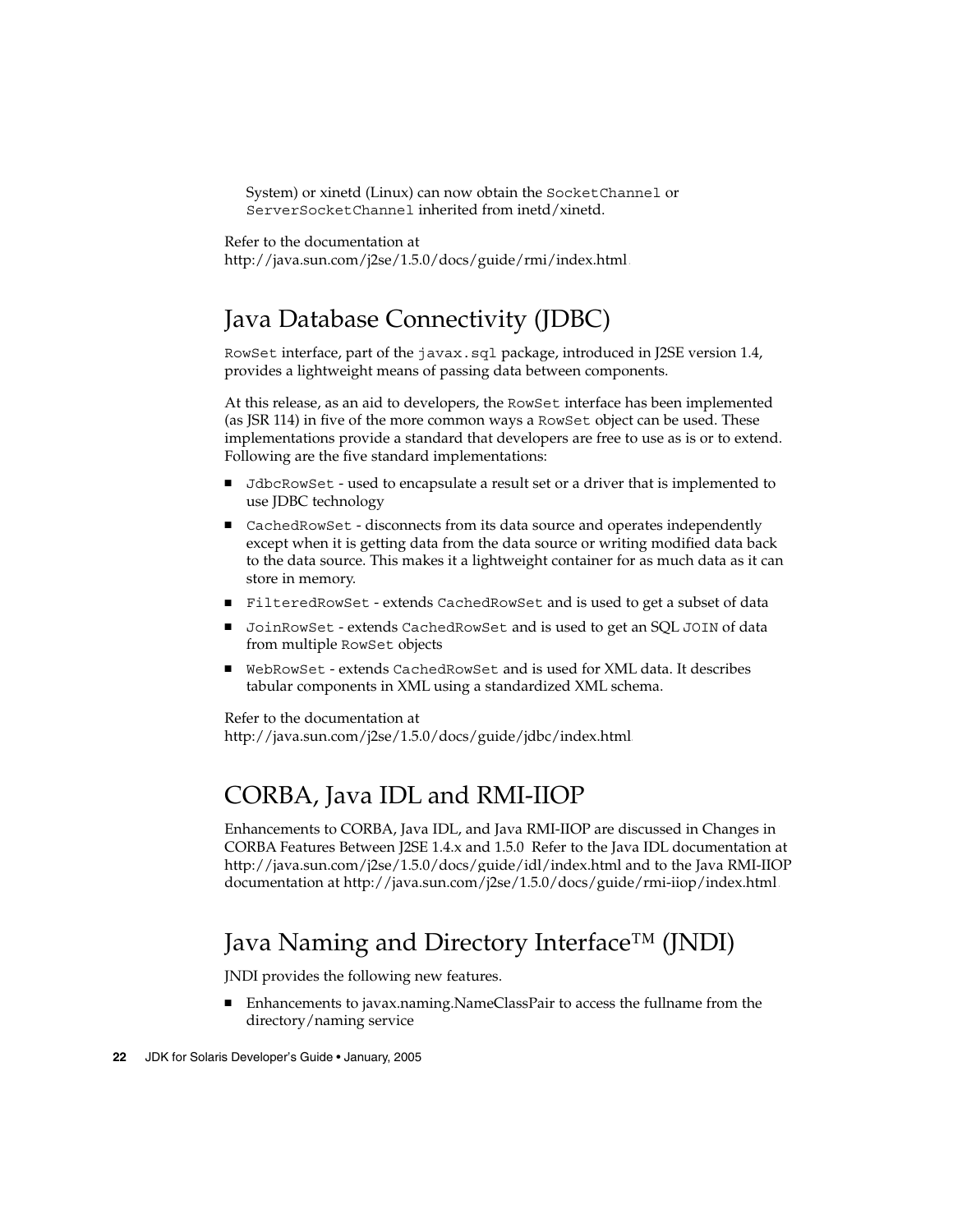- <span id="page-22-0"></span>■ Support for standard LDAP controls: Manage Referral Control, Paged Results Control and Sort Control
- Support for manipulation of LDAP names.

Refer to the documentation at [http://java.sun.com/j2se/1.5.0/docs/guide/jndi/index.html.](http://java.sun.com/j2se/1.5.0/docs/guide/jndi/index.html)

### User Interface

#### Internationalization

- To render multilingual text, using logical fonts, 2D now takes advantage of installed host OS fonts for all supported writing systems. For example, if you run in a Thai locale environment, but have Korean fonts installed, both Thai and Korean are rendered. The J2RE now also automatically detects physical fonts that are installed into its lib/fonts/fallback directory and adds these physical fonts to all logical fonts for 2D rendering.
- AWT now uses the Unicode APIs on Windows 2000/XP. As a result, some of its components can handle text without being restricted by Windows locale settings. For example, AWT text components can accept and display text in the Devanagari writing system regardless of the Windows locale settings.

Refer to the documentation at [http://java.sun.com/j2se/1.5.0/docs/guide/intl/index.html.](http://java.sun.com/j2se/1.5.0/docs/guide/intl/index.html)

#### Java Sound Technology

- Ports are now available on all platforms (RFE 4782900).
- MIDI device i/o is now available on all platforms (RFE's 4812168, 4782924).
- Optimized direct audio access is implemented on all platforms (RFEs 4908240 and 4908879). It is enabled by default on systems which offer native mixing (i.e. Linux ALSA with hardware mixing, Solaris Mixer enabled, Windows DirectSound).
- The new real-time Sequencer works with all MIDI devices and allows unlimited Transmitters (RFE 4773012).
- The sound.properties configuration file allows choice of default devices (RFE 4776511). For details, see MidiSystem and AudioSystem for details.
- MidiDevices can query connected Receivers and Transmitters (RFE 4931387, methods MidiDevice.getReceiver and MidiDevice.getTransmitter).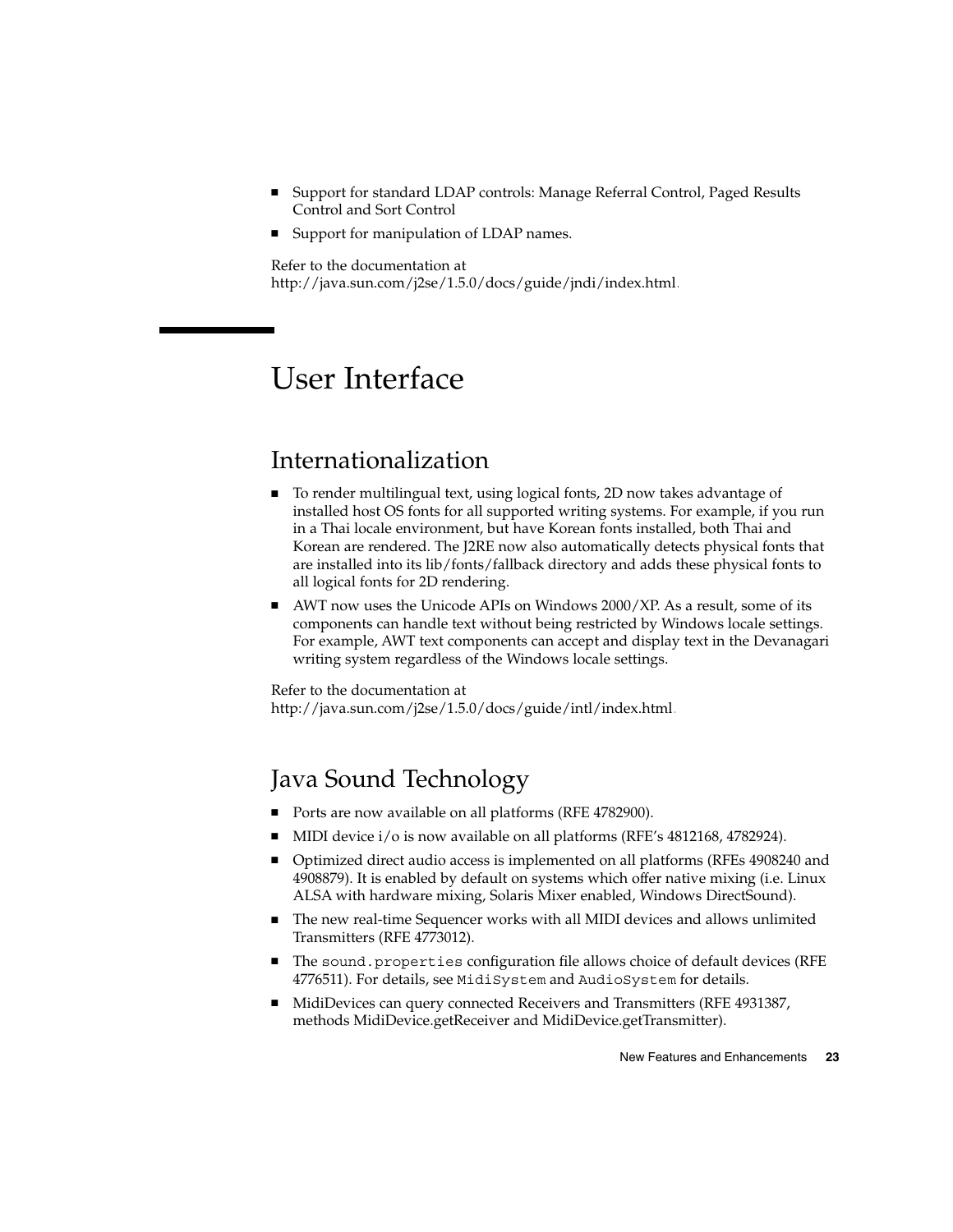- <span id="page-23-0"></span>■ AudioFormat, AudioFileFormat, and MidiFileFormat now have properties that allow further description and qualification of the format (RFEs 4925767 and 4666845).
- A set of ease-of-use methods allow easier retrieval of lines from AudioSystem (RFE 4896221).
- The Sequencer interface is extended with loop methods, for seamless looping of specific portions of a MIDI sequence (RFE 4204105).
- Java Sound no longer prevents the VM from exiting (bug 4735740).

Refer to the documentation at

[http://java.sun.com/j2se/1.5.0/docs/guide/sound/index.html.](http://java.sun.com/j2se/1.5.0/docs/guide/sound/index.html)

#### Java 2D™ Technology

Added 2D features include expanded Linux and Solaris printer support, new methods for creating fonts from files and streams, and new methods related to VolatileImages and hardware acceleration of images. A number of internal changes to text rendering code greatly improve its robustness, performance, and scalability. Other performance work includes hardware-accelerated rendering using OpenGL (disabled by default).

Refer to the documentation at [http://java.sun.com/j2se/1.5.0/docs/guide/2d/index.html.](http://java.sun.com/j2se/1.5.0/docs/guide/2d/index.html)

#### Image I/O

The Image I/O system now has readers and writers for BMP and WBMP formats.

Refer to the documentation at [http://java.sun.com/j2se/1.5.0/docs/guide/imageio/index.html.](http://java.sun.com/j2se/1.5.0/docs/guide/imageio/index.html)

#### AWT

Version 1.5.0 features many AWT enhancements and bug fixes, including some that have often been requested by our customers. Most notably, the new MouseInfo class makes it possible to determine the mouse location on the desktop. New Window methods make it possible to specify the default location for a newly created window (or frame), appropriate to the platform. Another Window enhancement makes it possible to ensure that a window (or frame) is always on top. (This feature does not work for some window managers on Solaris/Linux.) In the area of data transfer, the new DropTargetDragEvent API allows the drop target to access transfer data during the drag operation.

[AWT http://java.sun.com/j2se/1.5.0/docs/guide/awt/index.html.](http://java.sun.com/j2se/1.5.0/docs/guide/awt/index.html)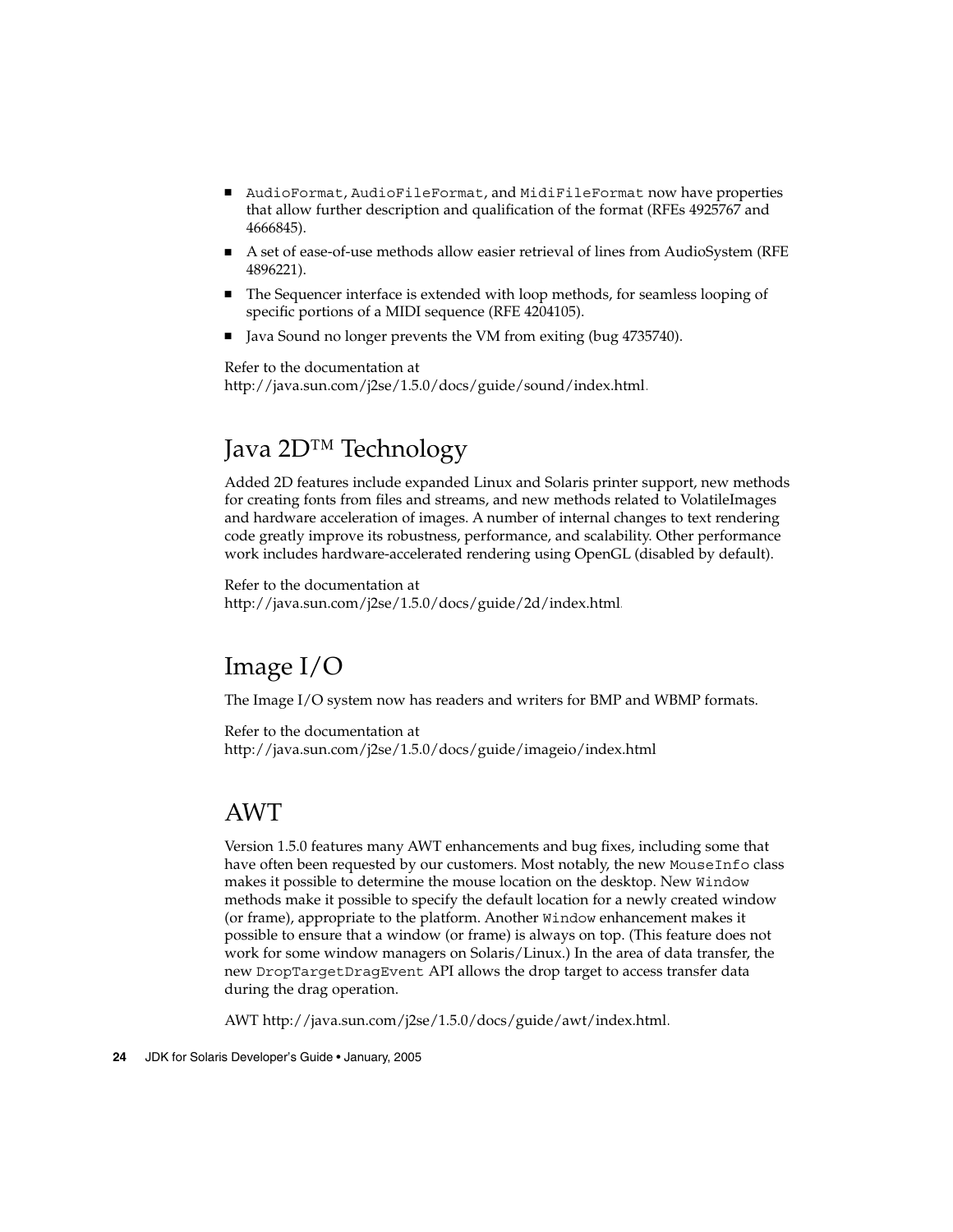#### <span id="page-24-0"></span>Swing

With the 1.4.2 release we provided two new look and feels for Swing: XP and GTK. Rather than taking a break, in 1.5.0 we're providing two more look and feels: Synth, a skinnable look and feel, and Ocean, a new theme for Metal. Beyond look and feels, we've added printing support to JTable, which makes it trivial to get a beautiful printed copy of a JTable. Lastly, after seven years, we've made jFrame.add equivalent to jFrame.getContentPane().add().

Refer to the documentation at [Swing](http://java.sun.com/j2se/1.5.0/docs/guide/swing/index.html) [http://java.sun.com/j2se/1.5.0/docs/guide/swing/index.html.](http://java.sun.com/j2se/1.5.0/docs/guide/swing/index.html)

### Deployment

#### General Deployment

Pack200, a new hyper-compression format for JAR files defined by [JSR 200,](http://jcp.org/en/jsr/detail?id=200) can siginificantly reduce the download size of JAR files used in Java Webstart applications and Java Plug-in applets.

For a synopsis of general deployment features and enhancements, refer to [http://java.sun.com/j2se/1.5.0/docs/guide/deployment/enhancements-1.5.0.html.](http://java.sun.com/j2se/1.5.0/docs/guide/deployment/enhancements-1.5.0.html)

### Java Web Start Deployment

For a synopsis of Java Web Start deployment features and enhancements, refer to <http://java.sun.com/j2se/1.5.0/docs/guide/javaws/enhancements-1.5.0.html>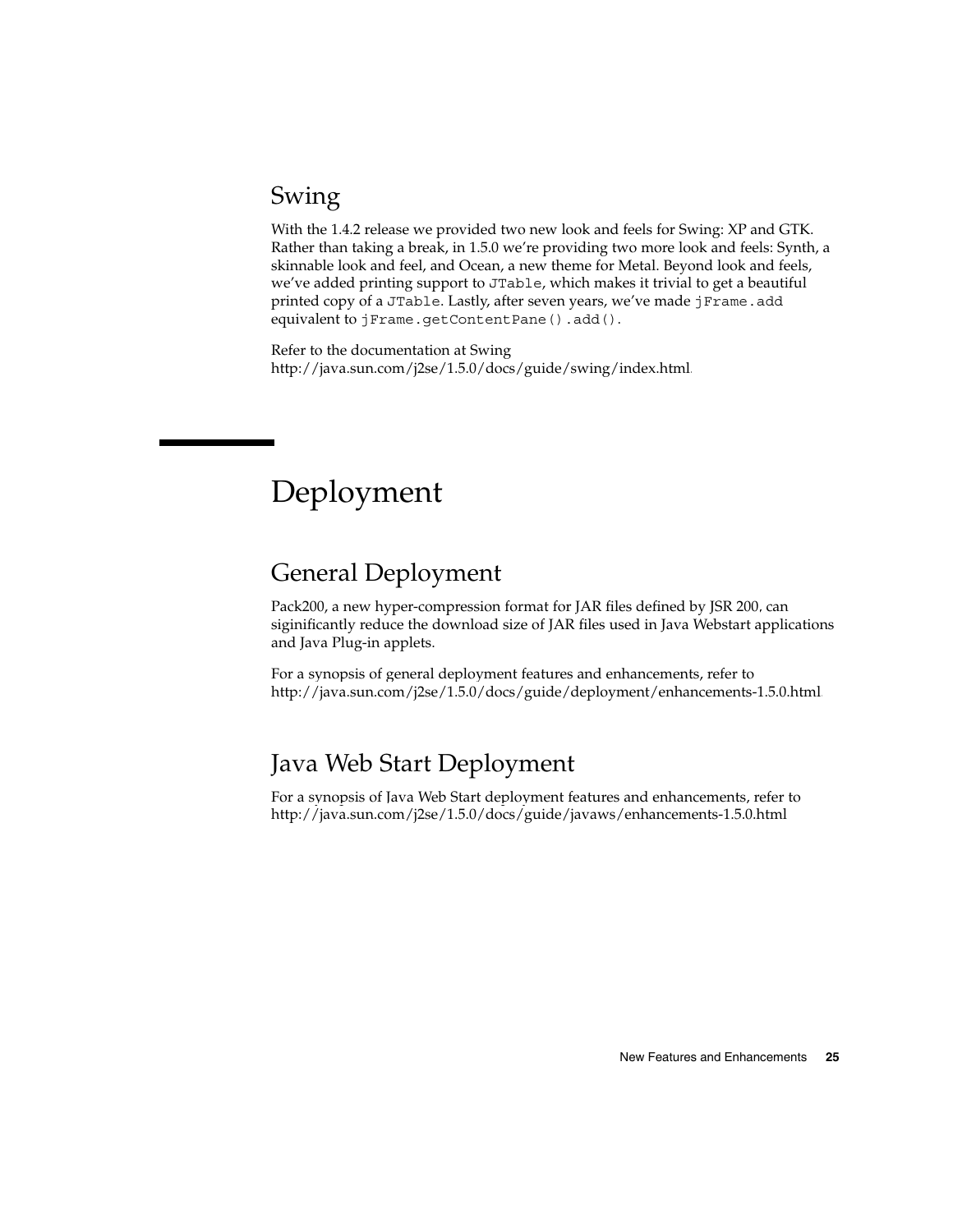### <span id="page-25-0"></span>Tools and Tool Architecture

#### Java Virtual Machine Tool Interface (JVMTI)

JVMTI is a new native programming interface for use by development and monitoring tools. It provides both a way to inspect the state and to control the execution of applications running in the Java virtual machine (VM). JVMTI is intended to provide a VM interface for the full breadth of tools that need access to VM state, including but not limited to: profiling, debugging, monitoring, thread analysis, and coverage analysis tools.

JVMTI will replace the now deprecated JVMPI and JVMDI in the next major release of J2SE.

Refer to the documentation at [http://java.sun.com/j2se/1.5.0/docs/guide/jvmti/index.html.](http://java.sun.com/j2se/1.5.0/docs/guide/jvmti/index.html)

#### Java Platform Debugger Architecture (JPDA)

JPDA itself has many new features, described in more detail on the [JPDA](http://java.sun.com/j2se/1.5.0/docs/guide/jpda/enhancements.html) [enhancements page.](http://java.sun.com/j2se/1.5.0/docs/guide/jpda/enhancements.html)

- A read-only subset of JDI has been defined. This subset can be used on a debuggee in which no debug code can be executed (such as a core file or a process that is hung or was not started in debug mode). The subset allows creation of JDI connectors for use in debugging such debuggees.
- A service provider interface for connectors and transports allows debugger vendors, or even end users, to create their own JDI connectors and transports and plug them into the JPDA reference implementation. For example, a connector could be provided to use SSL to communicate between the debugger and debuggee.
- JDI supports the new language features (generics, enums, and varargs).
- The lowest layer of JPDA, the Java Virtual Machine Debugger Interface (JVMDI), has been deprecated and will be removed in the next major J2SE release. Replacing it is the Java Virtual Machine Tool Interface (JVMTI). This is a more general interface that allows profiling to be done as well as debugging. The current profiling interface, Java Virtual Machine Profiling Interface(JVMPI) is also deprecated and will be removed in the next major release.
- The JPDA reference implementation includes new JDI connectors that allow corefiles and hung processes to be debugged.

Refer to the documentation at [http://java.sun.com/j2se/1.5.0/docs/guide/jpda/index.html.](http://java.sun.com/j2se/1.5.0/docs/guide/jpda/index.html)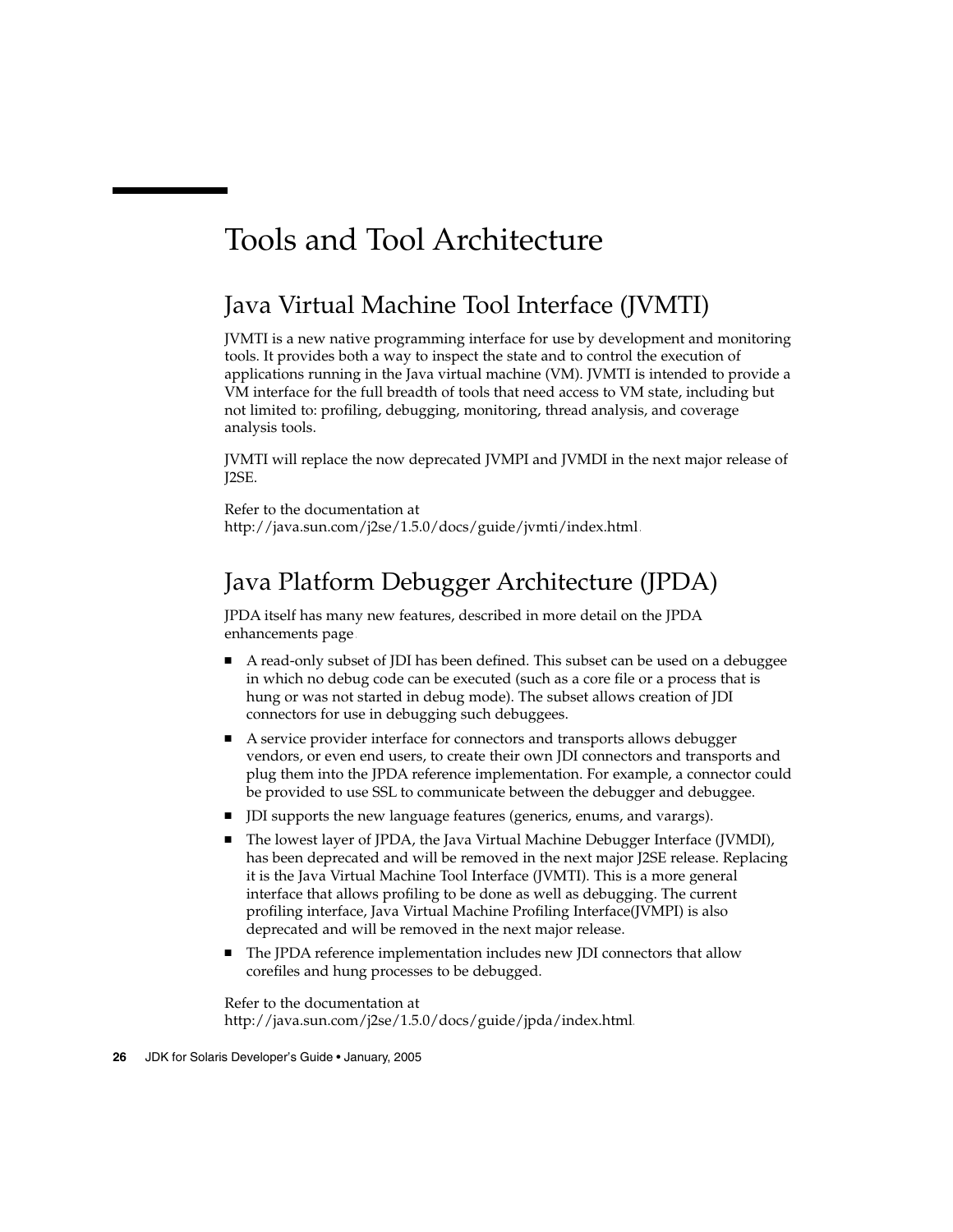#### <span id="page-26-0"></span>Java Compiler (javac)

Compiler options include:

- -source 1.5 Enable 1.5 specific language features to be used in source files. (-target 1.5 is implied.)
- -target 1.5 Allow javac to use 1.5 specific features in the libraries and virtual machine.
- -Xlint Enable javac to produce warning messages about legal, but suspect and often problematic, program constructs. An example would be declaring a class that implements Serializable but does not define a serialVersionUID.
- -d32 Indicate a 32-bit Solaris or Linux platform.
- -d64 Indicate a 64-bit Solaris or Linux platform.

Refer to the man page documentation at [http://java.sun.com/j2se/1.5.0/docs/tooldocs/solaris/javac.html.](http://java.sun.com/j2se/1.5.0/docs/tooldocs/solaris/javac.html)

#### Javadoc Tool

See [What's New in Javadoc 1.5.0](http://java.sun.com/j2se/1.5.0/docs/guide/javadoc/whatsnew-1.5.0.html) at http://java.sun.com/j2se/1.5.0/docs/guide/javadoc/whatsnew-1.5.0.html.

#### Annotation Processing Tool (apt)

apt is a new command-line utility for annotation processing. It includes a set of reflective APIs and supporting infrastructure to process program [annotations.](http://www.jcp.org/en/jsr/detail?id=175)

Refer to the documentation at [http://java.sun.com/j2se/1.5.0/docs/guide/apt/index.html.](http://java.sun.com/j2se/1.5.0/docs/guide/apt/index.html)

### OS & Hardware Platforms

#### Supported System Configurations

For more information, refer to [http://java.sun.com/j2se/1.5.0/system-configurations.html.](http://java.sun.com/j2se/1.5.0/system-configurations.html)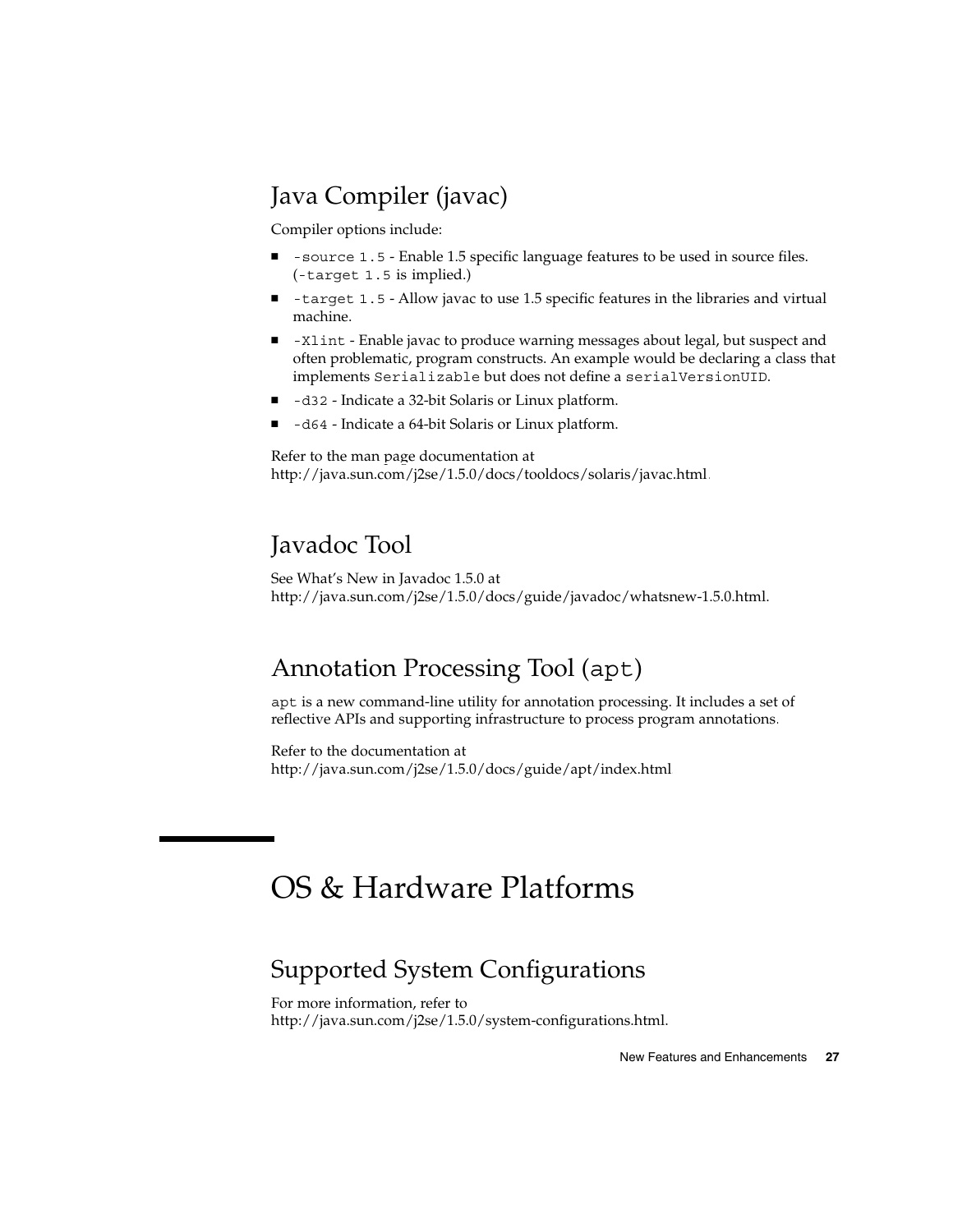### <span id="page-27-0"></span>64-Bit AMD Opteron Processors

With J2SE 5, AMD Opteron processors are supported by the server VM on Suse Linux and on Windows 2003.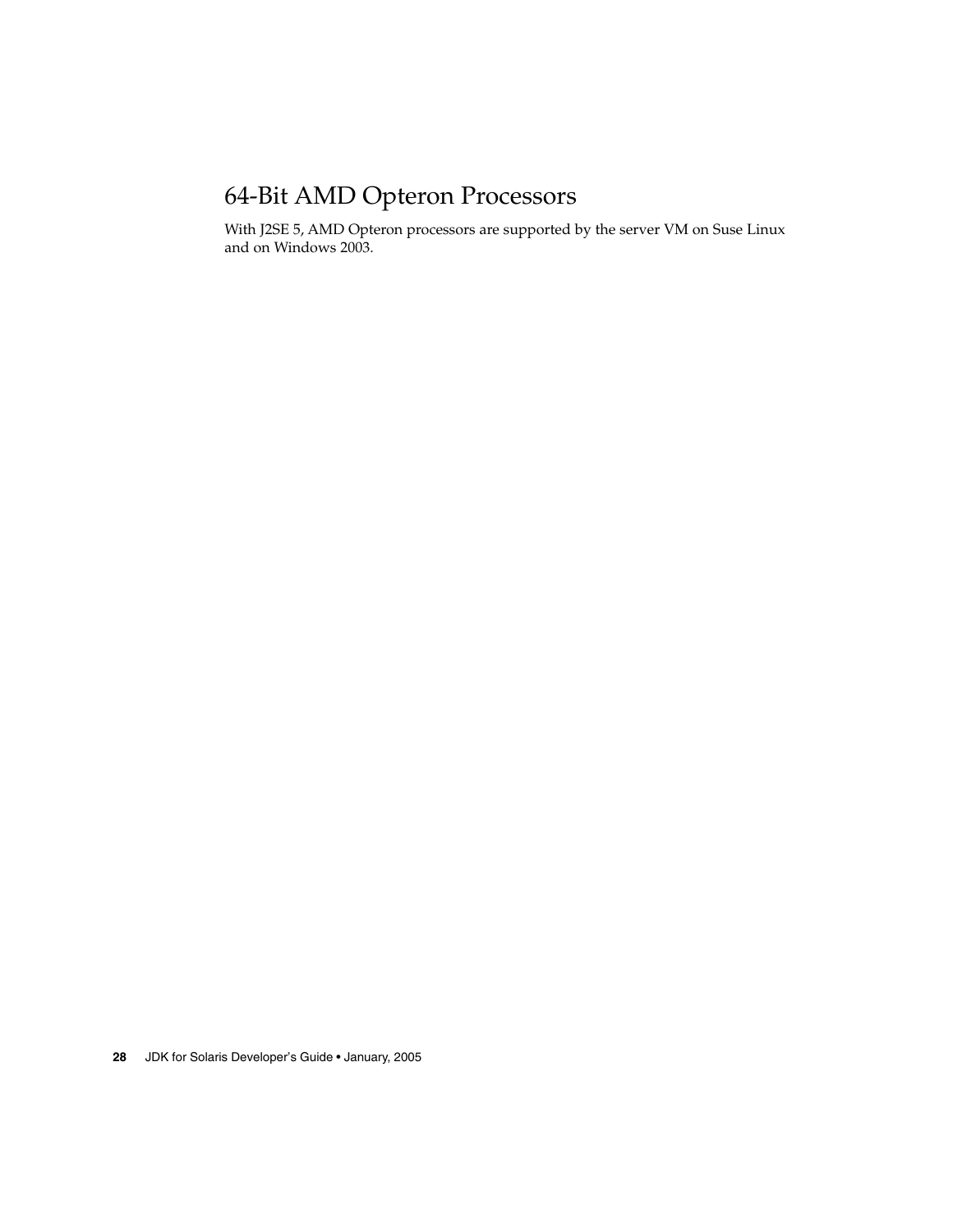## <span id="page-28-0"></span>Compatibility with Previous Releases

This document contains information on the following topics:

- ["Binary Compatibility"](#page-29-0) on page 30
- ["Source Compatibility"](#page-29-0) on page 30
- ["Incompatibilities in the Java 2 Platform Standard Edition 5 \(since 1.4.2\)"](#page-30-0) on page [31](#page-30-0)

The compatibility documents are divided to track incompatibility only between adjacent versions. For example, this 1.5.0 compatibility page details only 1.5.0 incompatibility with 1.4.2 and not previous versions. Therefore, to find how 1.5.0 is incompatible with all versions, you would need to look on all compatibility pages.

The following documents contain information about incompatibilities between adjacent releases.

- [Incompatibilities in J2SE 1.4.2 \(since 1.4.1\) at](http://java.sun.com/j2se/1.4.2/compatibility.html) <http://java.sun.com/j2se/1.4.2/compatibility.html>
- [Incompatibilities in J2SE 1.4.1 \(since 1.4.0\) at](http://java.sun.com/j2se/1.4.1/compatibility.html) <http://java.sun.com/j2se/1.4.1/compatibility.html>
- [Incompatibilities in J2SE 1.4.0 \(since 1.3\) at](http://java.sun.com/j2se/1.4/compatibility.html) <http://java.sun.com/j2se/1.4/compatibility.html>
- [Incompatibilities in J2SE 1.3 \(since 1.2\) at](http://java.sun.com/j2se/1.3/compatibility.html) <http://java.sun.com/j2se/1.3/compatibility.html>

See the [Java Language Specification Maintenance Page](http://java.sun.com/docs/books/jls/jls-maintenance.html) (at http://java.sun.com/docs/books/jls/jls-maintenance.html) for a summary of changes that have been made to the specification of the Java programming language since the publication of the [Java Language Specification, Second Edition](http://java.sun.com/docs/books/jls/index.html) (at http://java.sun.com/docs/books/jls/index.html).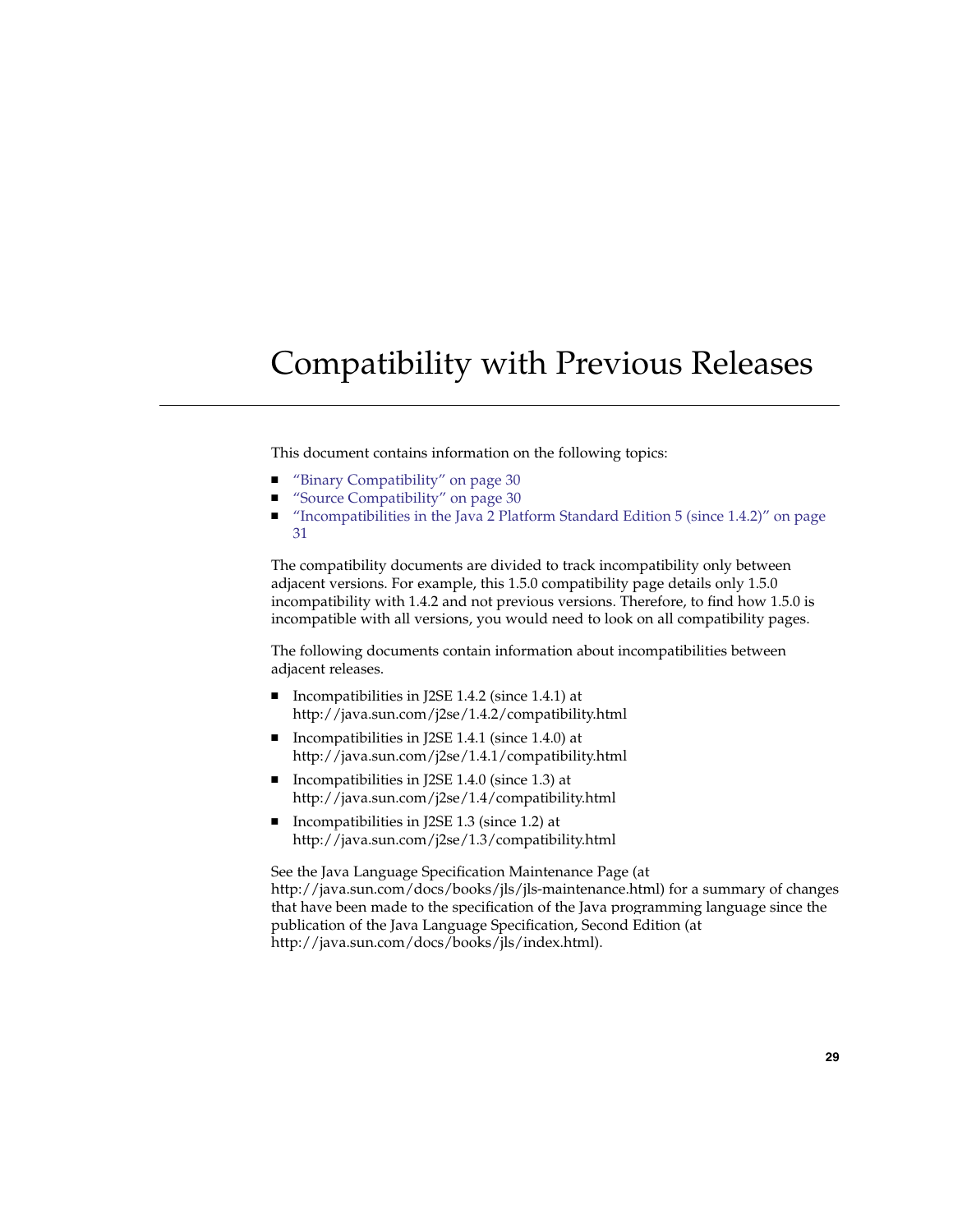### <span id="page-29-0"></span>Binary Compatibility

Version 1.5.0 of the Java 2 Platform Standard Edition 5 is upwards binary-compatible with version 1.4.2 except for the [incompatibilities](#page-30-0) listed below. This means that, except for the noted incompatibilities, class files built with version 1.4.2 compilers will run correctly on version 1.5.0.

Some early bytecode obfuscators produced class files that violated the class file format as given in the virtual machine specification. Such improperly formatted class files will not run on the Java 2 JDK's virtual machine, though some of them may have run on earlier versions of the virtual machine. To remedy this problem, regenerate the class files with a newer obfuscator that produces properly formatted class files.

### Source Compatibility

Downward source compatibility is not supported. If source files use new language features or Java 2 Platform APIs, they will not be usable with an earlier version of the Java platform.

In general, the policy is as follows, except for any [incompatibilities](#page-30-0) listed further below:

- Maintenance releases (such as 1.4.1, 1.4.2) do not introduce any new language features or APIs, so they maintain source-compatibility with each other.
- Functionality releases and major releases (such as 1.3.0, 1.4.0, 1.5.0) maintain upwards but not downwards source-compatibility.

Deprecated APIs are interfaces that are supported *only* for backwards compatibility. The javac compiler generates a warning message whenever one of these is used, unless the -nowarn command-line option is used. It is recommended that programs be modified to eliminate the use of deprecated APIs, though there are no current plans to remove such APIs, with the exception of JVMDI and JVMPI entirely from the system. (Refer to bug 4639363.)

Some APIs in the sun.\* packages have changed. These APIs are not intended for use by developers. Developers importing from sun.\* packages do so at their own risk. For more details, see, *Why Developers Should Not Write Programs That Call sun.\* Packages* [\(at http://java.sun.com/products/jdk/faq/faq-sun-packages.html\).](http://java.sun.com/products/jdk/faq/faq-sun-packages.html)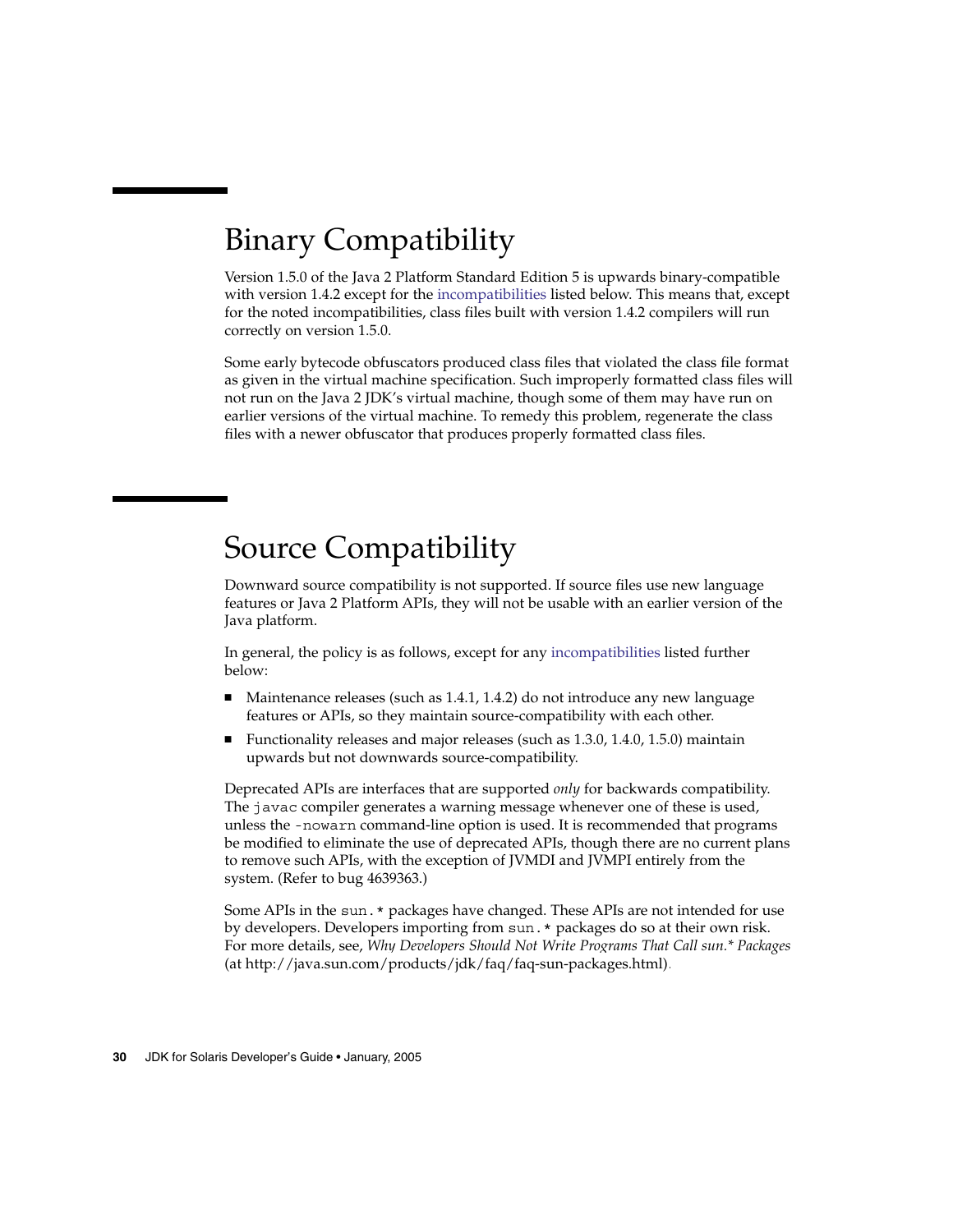### <span id="page-30-0"></span>Incompatibilities in the Java 2 Platform Standard Edition 5 (since 1.4.2)

J2SE 5 is strongly compatible with previous versions of the Java 2 Platform. Almost all existing programs should run on J2SE 5 without modification. However, there are some minor potential source and binary incompatibilities in the JRE and JDK that involve rare circumstances and corner cases that we are documenting here for completeness.

1. Generification - *Generification* is the process of adding generic type parameters and arguments to existing classes and methods in a manner that's consistent with the specifications of those classes. JSR 14 specified the generification of many of the core libraries, in particular the collection classes and the Class class. In the 1.5 Beta 2 release, the effect of the core generification was propagated throughout the rest of the platform wherever possible.

Most source code that uses generified classes, constructors, methods, and fields will continue to compile in 1.5, though some will not. The simplest workaround for code that fails to compile due to the generification changes is to specify -source 1.4 on the javac command line.

For information about generics and the core generification, see JSR 14 and the [generics tutorial](http://java.sun.com/j2se/1.5/pdf/generics-tutorial.pdf) (at http://java.sun.com/j2se/1.5/pdf/generics-tutorial.pdf).

2. Virtual Machine - Previously, the default virtual machine (VM) for Solaris/SPARC was the client VM. However, many Solaris/SPARC boxes are used as servers, on which the server VM is more appropriate for performance reasons. Thus, as of 1.5, server-class Solaris/SPARC machines run the server VM by default. In general, the throughput of the server VM is much better than the client VM, but the startup time is somewhat worse. A *server-class machine* is currently defined to be one with 2 or more processors and 2 or more gigabytes of memory.

For more information, see [Server-Class Machine Detection](http://java.sun.com/j2se/1.5.0/docs/guide/vm/server-class.html) (at http://java.sun.com/j2se/1.5.0/docs/guide/vm/server-class.html) and [Garbage](http://java.sun.com/j2se/1.5.0/docs/guide/vm/gc-ergonomics.html) [Collection Ergonomics](http://java.sun.com/j2se/1.5.0/docs/guide/vm/gc-ergonomics.html) at

(http://java.sun.com/j2se/1.5.0/docs/guide/vm/gc-ergonomics.html).

3. Virtual Machine - To reflect the class sharing feature introduced in 1.5, the java.vm.info property (which is reflected in the text displayed by java -version) now specifies the sharing mode. Any code that parses all the way to the end of the java.vm.info property value or the output of java -version might need to be changed.

For more information, see bug [4964160](http://developer.java.sun.com/developer/bugParade/bugs/4964160.html) and [Class Data Sharing](http://java.sun.com/j2se/1.5.0/docs/guide/vm/class-data-sharing.html) (at http://java.sun.com/j2se/1.5.0/docs/guide/vm/class-data-sharing.html).

4. Class Loader - Previously, it was possible to specify a non-binary class name to ClassLoader methods that take a String class name argument. This unintended behaviour was not compliant with the long-standing specification of class names.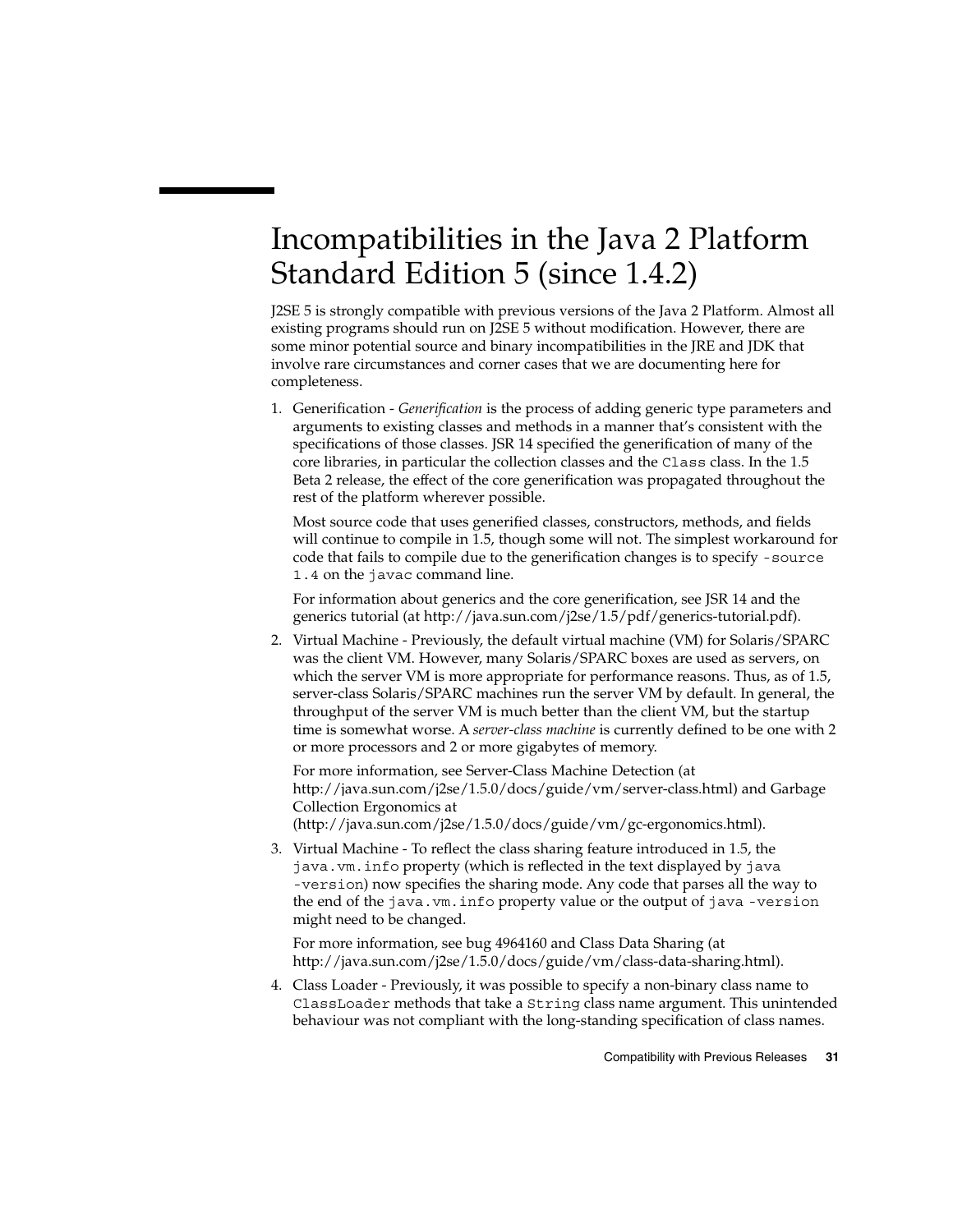As of 1.5, parameter checking of these ClassLoader methods has been modified to comply with the specification, and any class name that is not a binary name is treated like any other unrecognized class name. Since the APIs that explicitly require or return class names (for example, Class.forName or Class.qetName) use the binary name for reference types, it is unlikely that the typical user would have produced a class name that would have returned a Class.

For more information, see the definition of [binary name](http://java.sun.com/docs/books/jls/second_edition/html/binaryComp.doc.html#59876) (at http://java.sun.com/docs/books/jls/second\_edition/html/binaryComp.doc.html#59876) in the [Java Language Specification, Second Edition](http://java.sun.com/docs/books/jls/) (at http://java.sun.com/docs/books/jls/). Also see the evaluation of bug [4986512.](http://developer.java.sun.com/developer/bugParade/bugs/4986512.html)

5. Serialization - Changes in compiler-generated synthetics affect the default serial version UID, and therefore can cause serialization incompatibility when that UID is not explicitly overridden.

For more information, see bug [4786115.](http://developer.java.sun.com/developer/bugParade/bugs/4786115.html)

6. Logging - Previously, the java.util.logging.Level(String name, int value, String resourceBundleName) constructor allowed a null name argument, but the parse method did not. In 1.5, the constructor now throws a NullPointerException when the name is null. The compatibility risk is mitigated in that you had to subclass Level to use this constructor and would get a NullPointerException when using a Level name of null for subsequent calls, except for simple calls such as toString.

For more information, see bug [4625722.](http://developer.java.sun.com/developer/bugParade/bugs/4625722.html)

- 7. Apache The org.apache classes, which have never been supported J2SE APIs but are used by the javax.xml package, have moved in 1.5 to com.sun.org.apache.package.internal so that they won't clash with more recent, developer-downloaded versions of the classes. Any applications that depend on the org.apache classes being part of the J2SE release must do one of the following to work in 1.5:
	- Code the application so it uses only the supported interfaces that are part of [JAXP.](http://java.sun.com/j2se/1.5.0/docs/guide/xml/jaxp/index.html)
	- Download the org.apache.xalan classes from Apache.

For more information, see bug [4740355.](http://developer.java.sun.com/developer/bugParade/bugs/4740355.html)

8. JAXP - The J2SE 1.4 platform included JAXP 1.1 (Crimson). The J2SE 1.5 platform includes JAXP 1.3 (Xerces). Crimson and Xerces are not simply different versions of the same codebase. Instead, they are entirely different implementations of the JAXP standard. So, while they both conform to the JAXP standard, there are some subtle differences between them.

Although Crimson was small and fast, it was ultimately less functional than Xerces (an open-source implementation hosted at Apache). In addition, the JAXP standard has evolved from 1.1 to 1.3. These two factors combine to create compatibility issues.

For details, see the [JAXP Compatibility Guide for 1.5](http://java.sun.com/j2se/1.5.0/docs/guide/xml/jaxp/JAXP-Compatibility_150.html) at http://java.sun.com/j2se/1.5.0/docs/guide/xml/jaxp/JAXP-Compatibility\_150.html.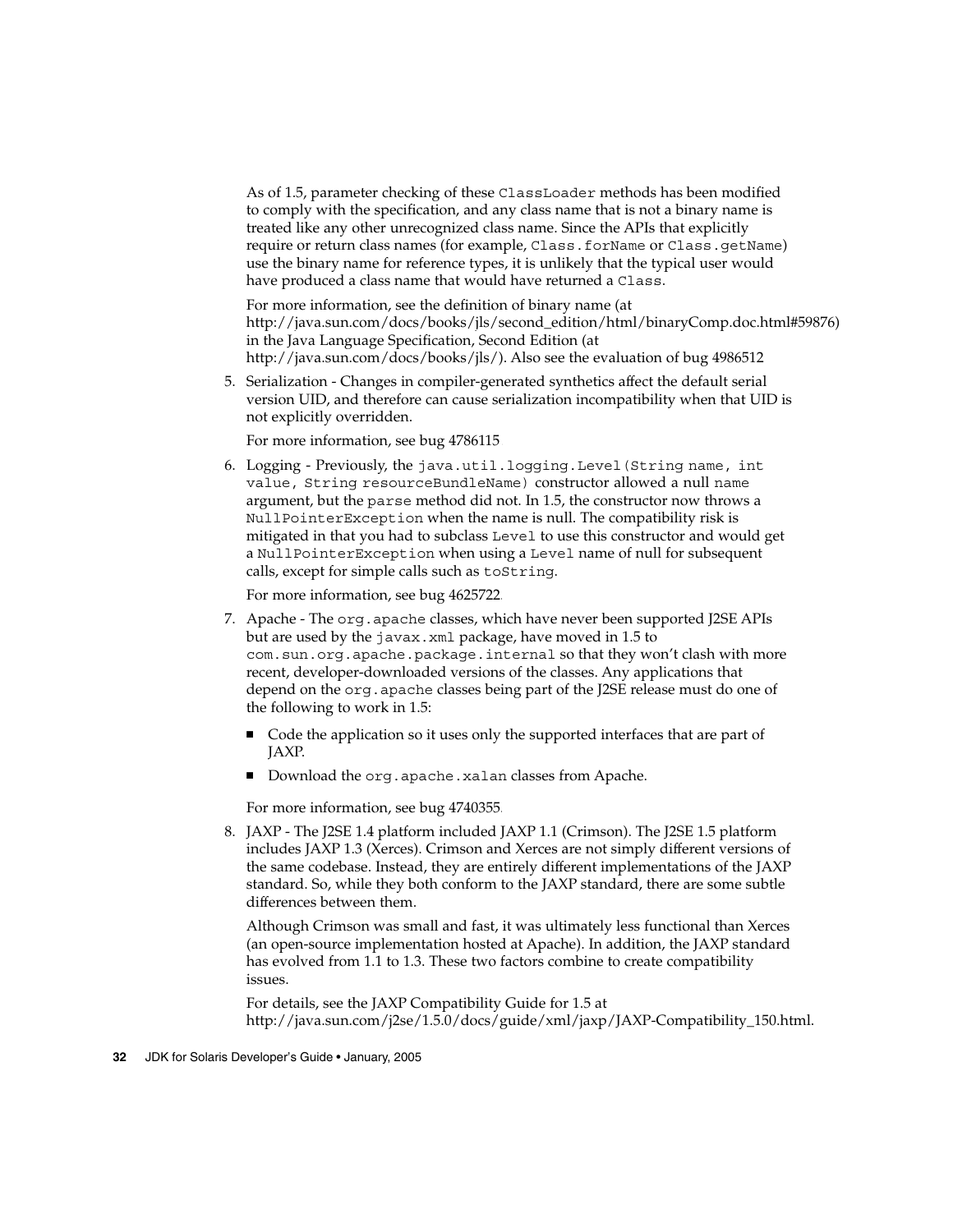9. JAXP - The J2SE 1.4 platform supported the DOM Level 2 API. The J2SE 1.5 platform supports the DOM Level 3 family of APIs. New methods have been added to DOM Level 3 interfaces, so some existing applications using DOM Level 2 will not be able to compile with the new interfaces.

Many DOM Level 2 applications will run if DOM Level 3 is substituted for DOM Level 2 in the class path; however, a small number will encounter a NoSuchMethodException. Therefore, some applications will not have binary compatibility.

For details, see the [JAXP Compatibility Guide for 1.5](http://java.sun.com/j2se/1.5.0/docs/guide/xml/jaxp/JAXP-Compatibility_150.html) at http://java.sun.com/j2se/1.5.0/docs/guide/xml/jaxp/JAXP-Compatibility\_150.html.

- 10. JAXP The J2SE 1.4 platform supported the SAX 2.0 API. The J2SE 1.5 platform supports SAX 2.0.2. In general, SAX 2.0.2 is a bug-fix release, with no API changes. However, a few clarifications done as part of SAX 2.0.2 release are possible compatibility issues:
	- ErrorHandler, EntityResolver, ContentHandler, and DTDHandler can now be set to null by applications. SAX 2.0 required the XML processor to throw java.lang.NullPointerException in this case. This change is relevant to the XML processor because most parsers react to null by restoring the default settings.
	- DefaultHandler is a default implementation class for various handlers including EntityResolver. The resolveEntity method implementation in DefaultHandler is now declared as throws IOException, SAXException. Previously it could throw only SAXException.
	- The addition of java.io.IOException to the list of exceptions thrown by the resolveEntity method is a source-incompatible change. Specifically, code that invokes resolveEntity might compile successfully with SAX 2.0 but fail compilation with SAX 2.0.2 because it needs to handle IOException along with SAXException.

For details, see the [JAXP Compatibility Guide for 1.5](http://java.sun.com/j2se/1.5.0/docs/guide/xml/jaxp/JAXP-Compatibility_150.html) at http://java.sun.com/j2se/1.5.0/docs/guide/xml/jaxp/JAXP-Compatibility\_150.html.

- 11. JAXP Previously, Xalan was the default transformer. Since the Apache community has agreed to make XSLTC the default processor for developing XSLT 2.0, XSLTC is the default transformer as of 1.5. Compatibility risks include:
	- Xalan has bugs that XSLTC does not, and vice-versa. Application code that has taken Xalan bugs into account is likely to fail.
	- XSLTC does not support all the extensions that Xalan does. These extensions are beyond the definition of the JAXP and XSLT specifications. For those users impacted by this, the work around of downloading the Xalan classes from Apache is still available. Also, going forward we expect to be supporting more and more extensions in XSLTC.

For more information, see the [JAXP Compatibility Guide for 1.5](http://java.sun.com/j2se/1.5.0/docs/guide/xml/jaxp/JAXP-Compatibility_150.html) at http://java.sun.com/j2se/1.5.0/docs/guide/xml/jaxp/JAXP-Compatibility\_150.html.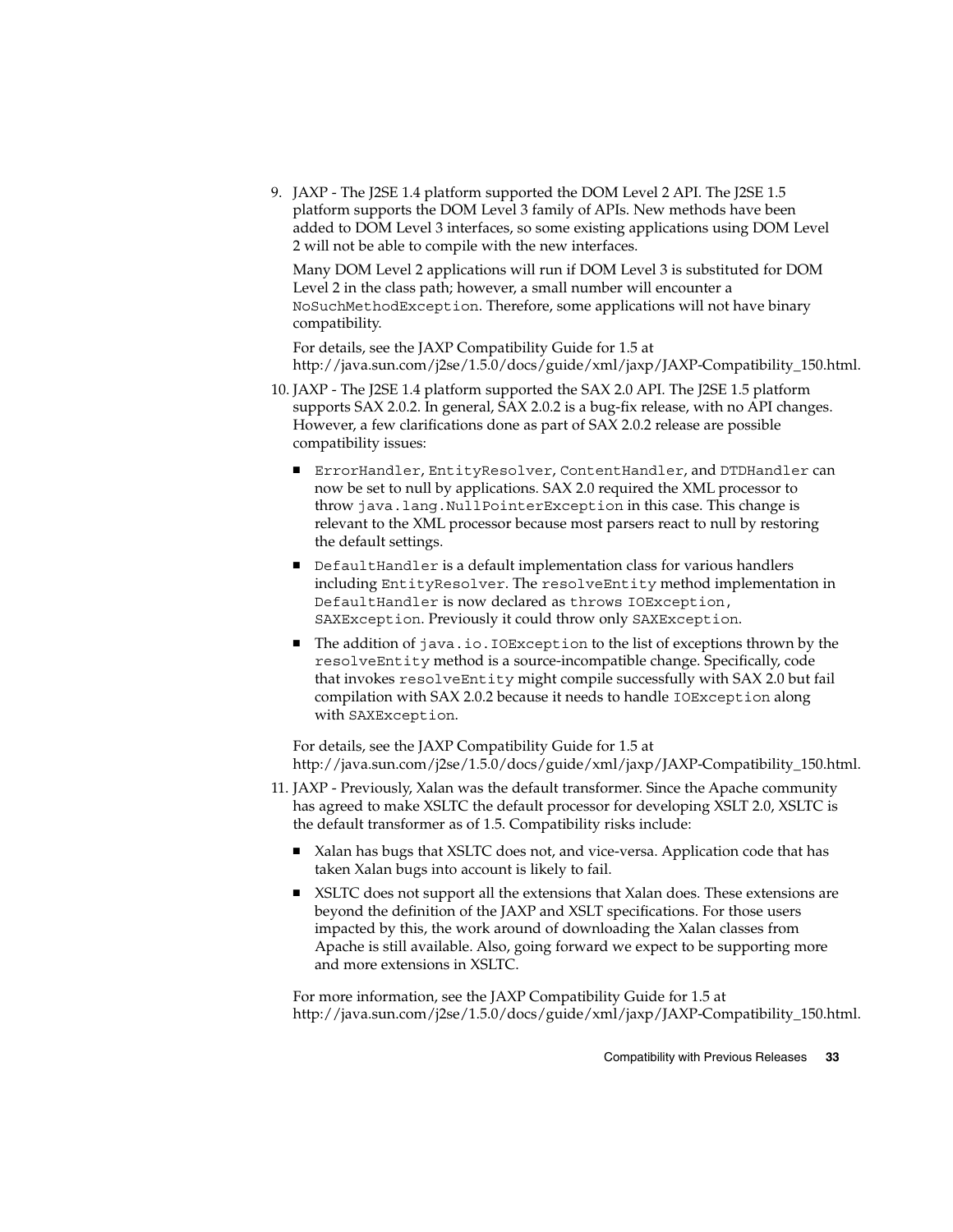- 12. 2D Previously, passing a null Image parameter to a Graphics.drawImage method resulted in a NullPointerException. As of 1.5, it doesn't. The new behavior allows applications that worked with the Microsoft VM to work with the standard VM. Any applications that depend on the NullPointerException need to be changed so that they'll work in 1.5.
- 13. AWT Previously, only containers that were focus cycle roots could provide a focus traversal policy. As of 1.5, any container can provide a focus traversal policy; the new FocusTraversalPolicyProvider property of Container indicates whether it does.

The focus traversal policies provided with the Java platform have been changed in 1.5 to accommodate focus traversal policy providers. Specifically, when a policy encounters a focus traversal policy provider during forward (backward) traversal, it should not treat its components as belonging to the provided focus cycle root but should use the focus traversal policy of focus traversal policy provider to get next (previous) component. If the returned component is the same as the first (last) component returned by the focus traversal policy of the focus traversal policy provider, then invoking the policy should get the next (previous) component in the cycle after (before) the focus traversal policy provider. Calculation of first and last components in focus cycle roots should use the focus traversal policies of focus traversal policy providers when necessary (when a first or last component is itself a Container and a focus traversal policy provider).

Because this change doesn't require any new methods in focus traversal policies, third-party focus traversal policies will continue to work, although they will not support the notion of providers.

If you have written a focus traversal policy and wish to support providers, you need to make changes similar to the ones made to the platform-provided policies in 1.5.

For more information, see the [Focus Traversal Policy Providers](http://java.sun.com/j2se/1.5.0/docs/api/java/awt/doc-files/FocusSpec.html#FocusTraversalPolicyProviders) section at http://java.sun.com/j2se/1.5.0/docs/api/java/awt/doc-files/FocusSpec.html #FocusTraversalPolicyProviders of the focus specification, [and the AWT Focus](http://java.sun.com/j2se/1.5.0/docs/api/java/awt/doc-files/FocusSpec.html) [Subsystem](http://java.sun.com/j2se/1.5.0/docs/api/java/awt/doc-files/FocusSpec.html) at

http://java.sun.com/j2se/1.5.0/docs/api/java/awt/doc-files/FocusSpec.html.

14. Drag and Drop - Previously, the only drag and drop (DnD) protocol supported on X11 was the Motif DnD protocol. In 1.5, the XDND protocol is also supported, and the Motif DnD protocol has been reimplemented to not depend on the Motif library. It's possible that regressions might be caused by the difference between the new Motif DnD protocol implementation and one provided by the Motif library. However, since the Motif library's implementation is buggy, it's believed that the new implementation is at least as high in quality, as well as better supported.

For more information, see bug [4638443.](http://developer.java.sun.com/developer/bugParade/bugs/4638443.html)

15. Swing - Buttons with a customized background color might require code changes to be rendered as intended with the 1.5 Java look and feel theme, Ocean. The reason is that Ocean draws a gradient on buttons, by default. If you don't want the gradient, either set the contentAreaFilled property to true or set the background to a Color that is not a UIResource. In most cases this is as simple